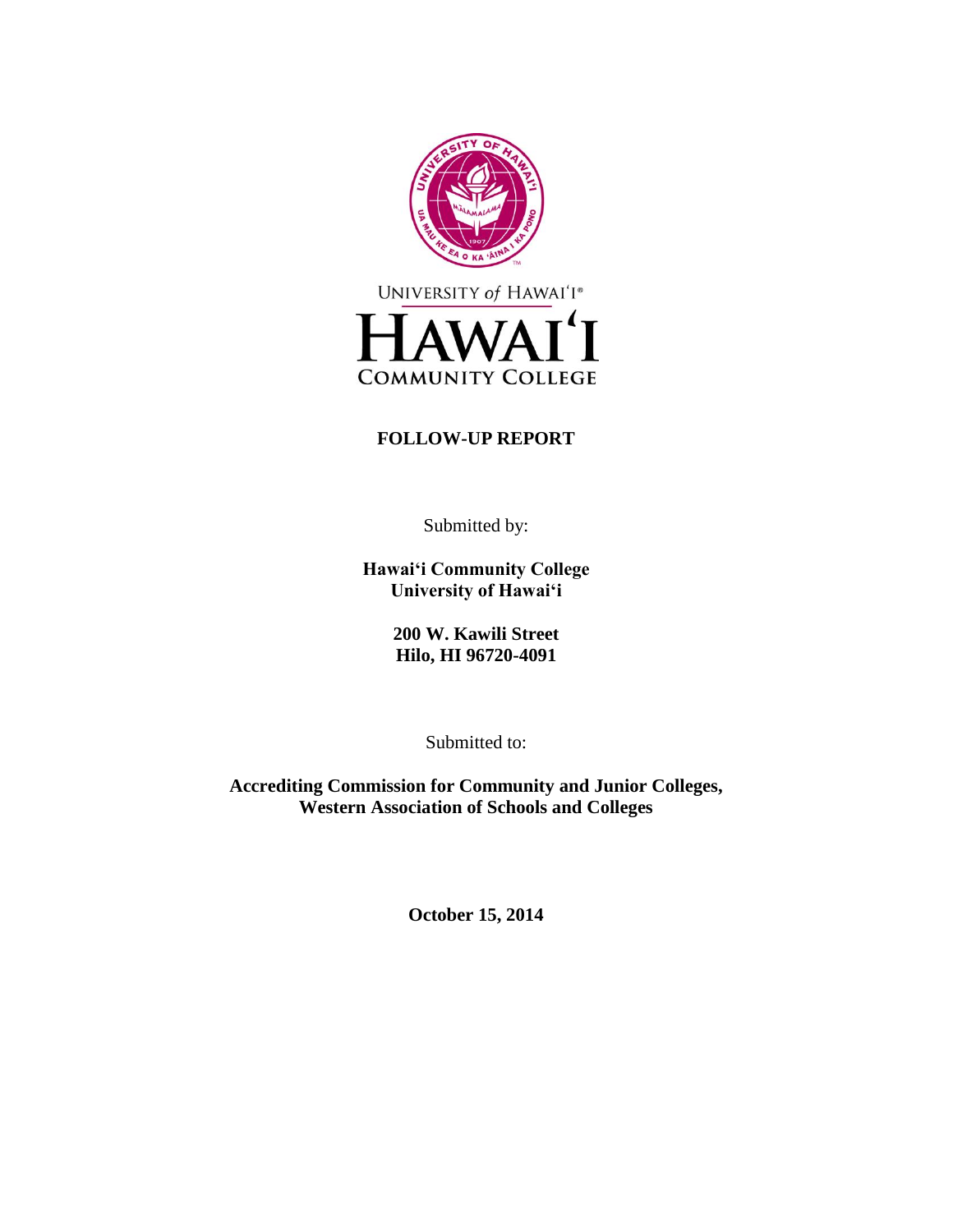#### FOLLOW-UP REPORT - CERTIFICATION PAGE

To: Accrediting Commission for Community and Junior Colleges, Western Association of Schools and Colleges

> From: Noreen Yamane, Chancellor Hawai'i Community College 200 W. Kawili Street Hilo, HI 96720-4091

I certify there was broad participation by the campus community and believe this Report accurately reflects the nature and substance of this institution.

Signatures:

Narwy

 $9/19/2014$ 

Noreen Yamane, Chancellor Hawai'i Community College

Date

 $9/30/2014$ Date

John J. Morton, Vice President for Community Colleges Uniyersity of Hawai'i

David Lassner, President University of Hawai'i

9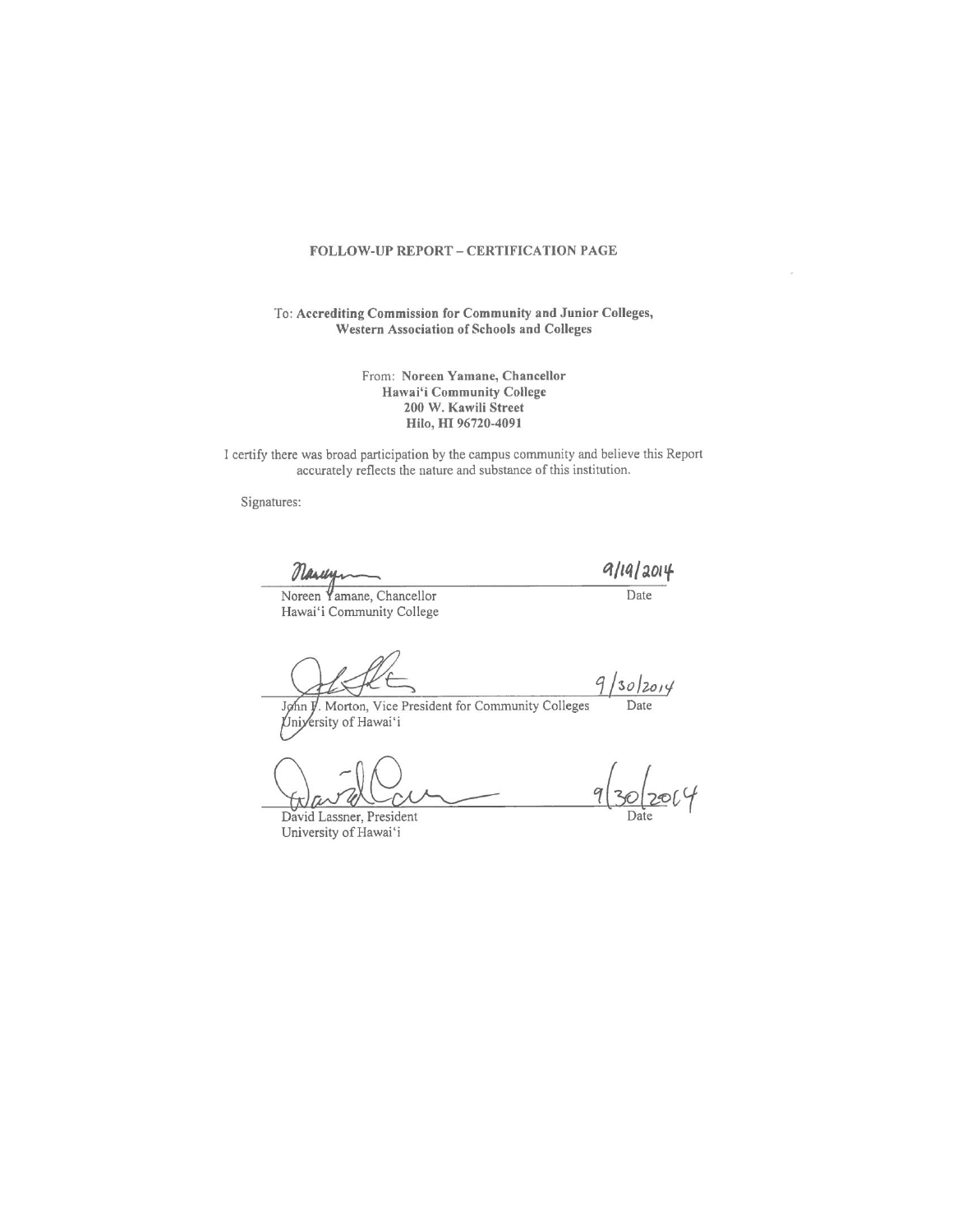Signatures (continued):

 $\backslash$ 

Randolph G. Moore, Chair<br>Randolph G. Moore, Chair<br>University of Hawai'i Board of Regents  $OCT - 1 2014$ Date

rug

 $2014$ Date

OCT

Eugene Bal III, Chair Board of Regents Committee on Community Colleges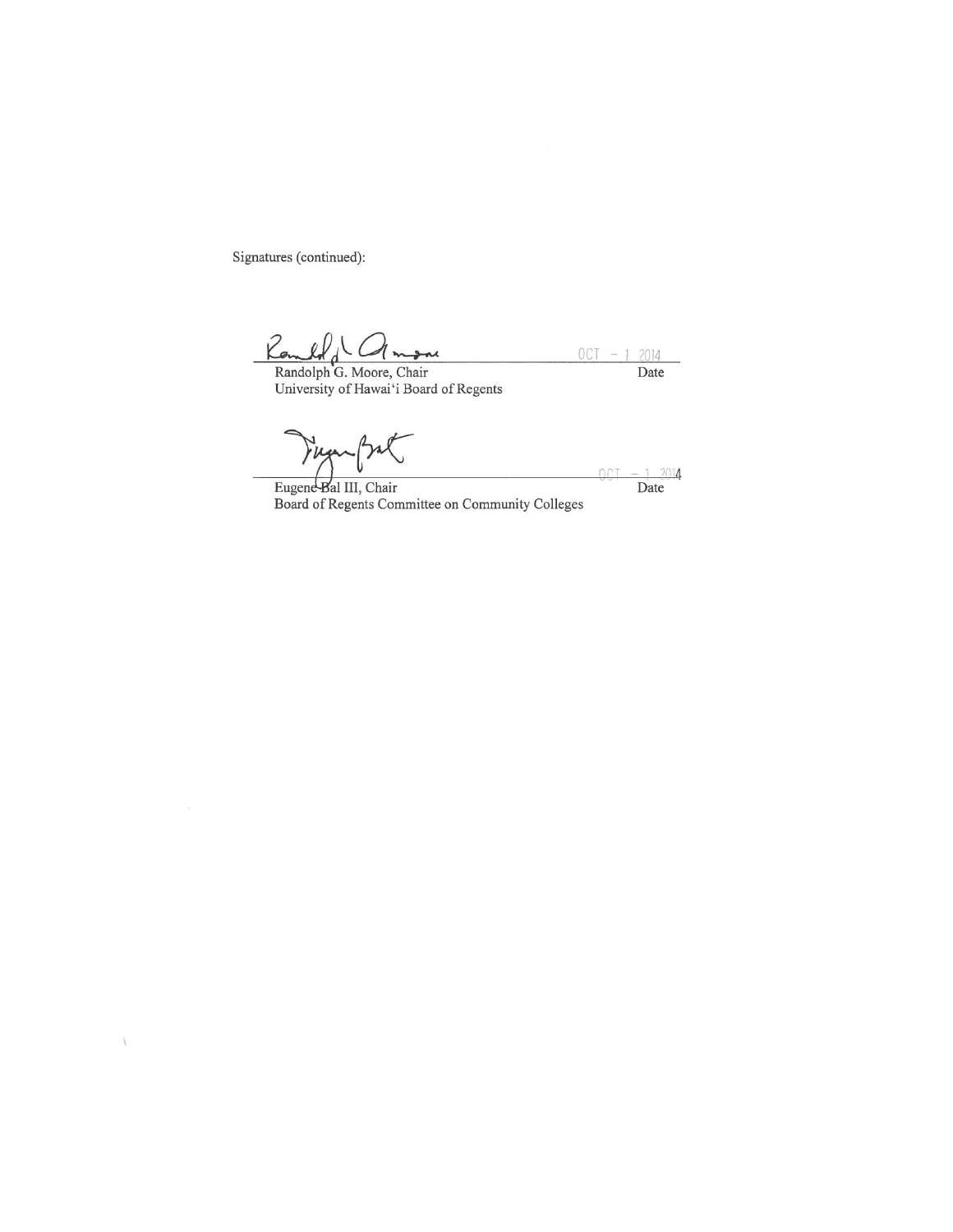# **TABLE OF CONTENTS**

| <b>I. REPORT PREPARATION</b>                                                       |  |  |
|------------------------------------------------------------------------------------|--|--|
|                                                                                    |  |  |
|                                                                                    |  |  |
|                                                                                    |  |  |
| <b>II. RESPONSES TO COLLEGE RECOMMENDATIONS</b>                                    |  |  |
| <b>Recommendation 1: Institutional Mission and Effectiveness, Student Learning</b> |  |  |
|                                                                                    |  |  |
| Recommendation 2: Student Learning Programs and Services, Resources, Leadership    |  |  |
|                                                                                    |  |  |
| Recommendation 3: Student Learning, Programs and Services and Resources 9          |  |  |
| <b>III. RESPONSES TO UH SYSTEM RECOMMENDATIONS</b>                                 |  |  |
|                                                                                    |  |  |
|                                                                                    |  |  |
| IV. RESPONSES TO COMMISSION REQUIREMENT                                            |  |  |

|--|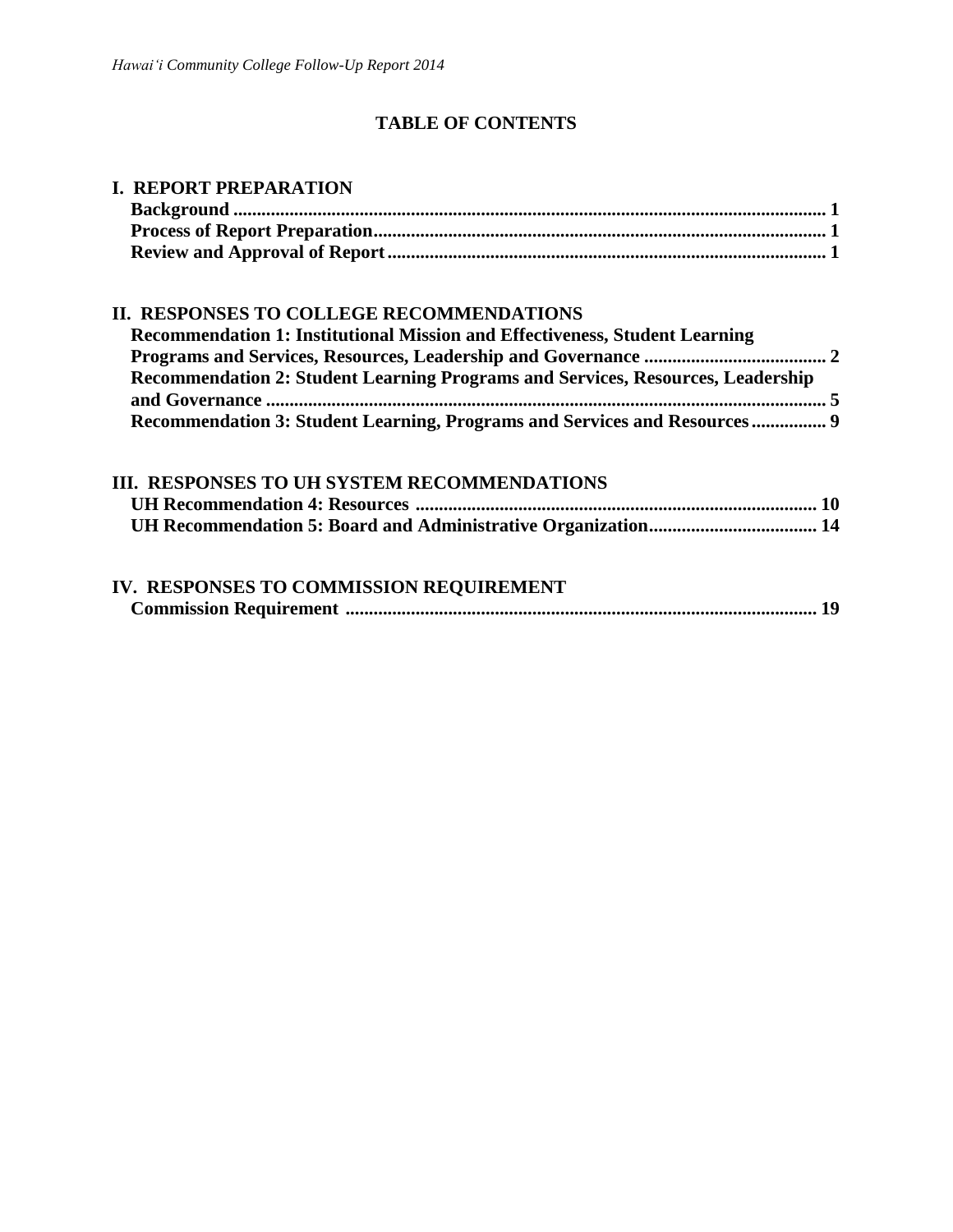# **I. REPORT PREPARATION**

# **Background**

Following the external evaluation team visit to Hawai'i Community College (College) Hawai'iCC) in October 2012, team findings were prepared for the Accrediting Commission for Community and Junior Colleges (Commission/ACCJC) in their Evaluation Report. This report identified six College Commendations, four College Recommendations, and five University of Hawai'i Community Colleges/University of Hawai'i (UHCC/UH) System Recommendations. A Follow-up Report was submitted in October 2013 by Hawai'iCC to address these recommendations. Subsequently, there was an [Evaluation](http://hawaii.hawaii.edu/accreditation/docs/accjc_letter_with_report_of_external_evaluation_team_12-5-13.pdf) Follow-up Report submitted by an external evaluation team that visited November 18, 2013.

In the [action letter,](http://hawaii.hawaii.edu/accreditation/docs/accjc_commission_action_letter_2-7-2014.pdf) dated February 7, 2014, President Barbara A. Beno of the Accrediting Commission for Community and Junior Colleges, Western Association of Schools and Colleges, notified Chancellor Noreen Yamane of Hawai'i Community College that the Commission took action to require that the College complete a Follow-Up Report by October 15, 2014 to address College Recommendations 1, 2, & 3, UH System Recommendations  $4 \& 5$ , and one Commission Requirement.This Follow-Up Report addresses these recommendations and requirement of the Commission in order to meet eligibility requirements and accreditation standards.

# **Process of Report Preparation**

The compilation and preparation of the Follow-Up Report was assigned to the accreditation liaison officer (ALO), who worked in conjunction with the College's administrative team (the chancellor, vice chancellor for academic affairs, vice chancellor for administrative affairs, vice chancellor for student affairs, dean of liberal arts, dean of career and technical education, director of the Office of Continuing Education and Training, and director of the UH Center at West Hawai'i), faculty, and staff.

Narratives, data, and documents for the responses to the College Recommendations were prepared by the administrative team, College Council, institutional assessment coordinator, and Instructional Technology Support Office staff.

Narratives, data, and documents for the responses to the UH System Recommendations were prepared by the Office of the Vice President for Community Colleges.

### **Review and Approval of Report**

Prior to submission to the Commission by October 15, 2014, a draft of the Follow-Up Report was posted on the College's intranet at the beginning of the fall 2014 semester to allow for a general campus review and to provide the opportunity for faculty and staff to submit comments. The ALO informed the College faculty, staff, and administrators of the review process through the All-College, Academic Senate, College Council, and administrative team meetings to encourage broad participation by the campus community.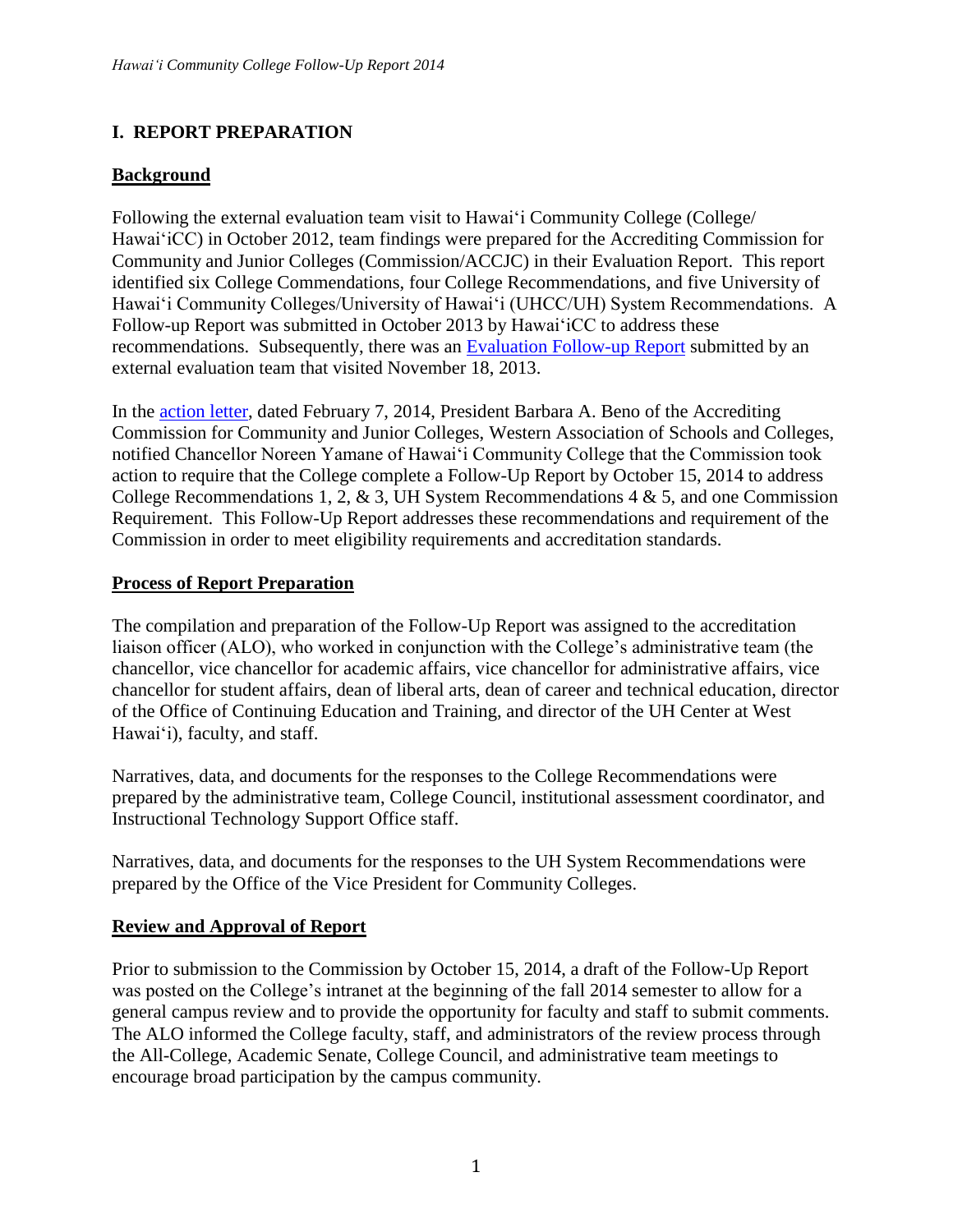Comments from the campus community were compiled and taken into consideration for inclusion in the final report, which was submitted via the Vice President for Community Colleges to the University President for submission to the University of Hawai'i Board of Regents (BOR) for their review and approval.

Chancellor Noreen Yamane certifies the Statement on Report Preparation through her signature on the cover sheet of this Follow-Up Report.

# **II. RESPONSES TO COLLEGE RECOMMENDATIONS**

# **Recommendation 1: Institutional Mission and Effectiveness, Student Learning Programs and Services, Resources, Leadership and Governance**

*To fully meet the Standards, and to fully satisfy the 2006 planning recommendation Part A, the team recommends that the College complete its implementation of the recently adopted Integrated Planning Process for Institutional Effectiveness to include: ongoing use of data and analysis to guide institutional improvement; pervasive dialogue about institutional effectiveness; completion and integration of component plans; and ongoing evaluation of planning processes. (I.B.1, I.B.3, I.B.4, I.B.6 I.B.7, II.A.1.b, II.A.1.c, II.A.2.a, II.A.2.c, II.A.2.e, II.A.2.f, III.B.1a, III.B.2, III.B.2.a, III.B.2.b, III.C.1, III.C.1b, III.C.1.c, III.D.1.a, III.D.4, IV.A.3, IV.B.2.b)*

**Conclusion of Evaluation Follow-up Report 2013:** *Hawaii Community College has made significant progress towards this recommendation as stated in the Follow-Up Report, however implementation has not been completed and assessment for effectiveness is not complete. The recommendation is partially addressed and the Standards are partially met.*

The College has taken the following actions to meet this recommendation and fully meet the Standards:

Hawai'i Community College completed the implementation of its policy on [Integrated Planning](http://hawaii.hawaii.edu/ovcadmin/admin-manual/haw4.php)  [for Institutional Effectiveness \(HAW 4.201\)](http://hawaii.hawaii.edu/ovcadmin/admin-manual/haw4.php) with the adoption of the following planning documents: [Hawai'iCC's Strategic Plan: 2008-2015,](http://hawaii.hawaii.edu/docs/HawCCStrategicPlan_2008-2015_10-29-09.pdf) the [Academic Master Plan](http://hawaii.hawaii.edu/docs/academic-master-plan.pdf) (AMP), the [Resources Master Plan](http://hawaii.hawaii.edu/docs/resources_master_plan.pdf) (RMP), and the [Technology Master Plan](http://hawaii.hawaii.edu/docs/hawcc_technology_plan.pdf) (TMP). The AMP, TMP, and RMP were finalized and adopted at the start of the fall 2013 semester. These plans were executed and implemented through a full planning cycle during the 2013-2014 academic year. As a result, the following actions were accomplished:

• The priority actions of the AMP were updated by the vice chancellor for academic affairs through its review processes and evaluations, in consultation with the division and department chairs and administrative team, to identify initiatives taken on specific projects, modifications needed, new initiatives to be added, and any projects that have been or should be discontinued. The implementation of the AMP went through a comprehensive review process that included revisions and edits to this plan by the Academic Senate at their meetings (8/30/13 & 9/27/13). In addition, priority actions were updated, revised, and/or added to the list through the *Program and Unit Review Process*. Subsequently, a draft list of new priority actions were reviewed by the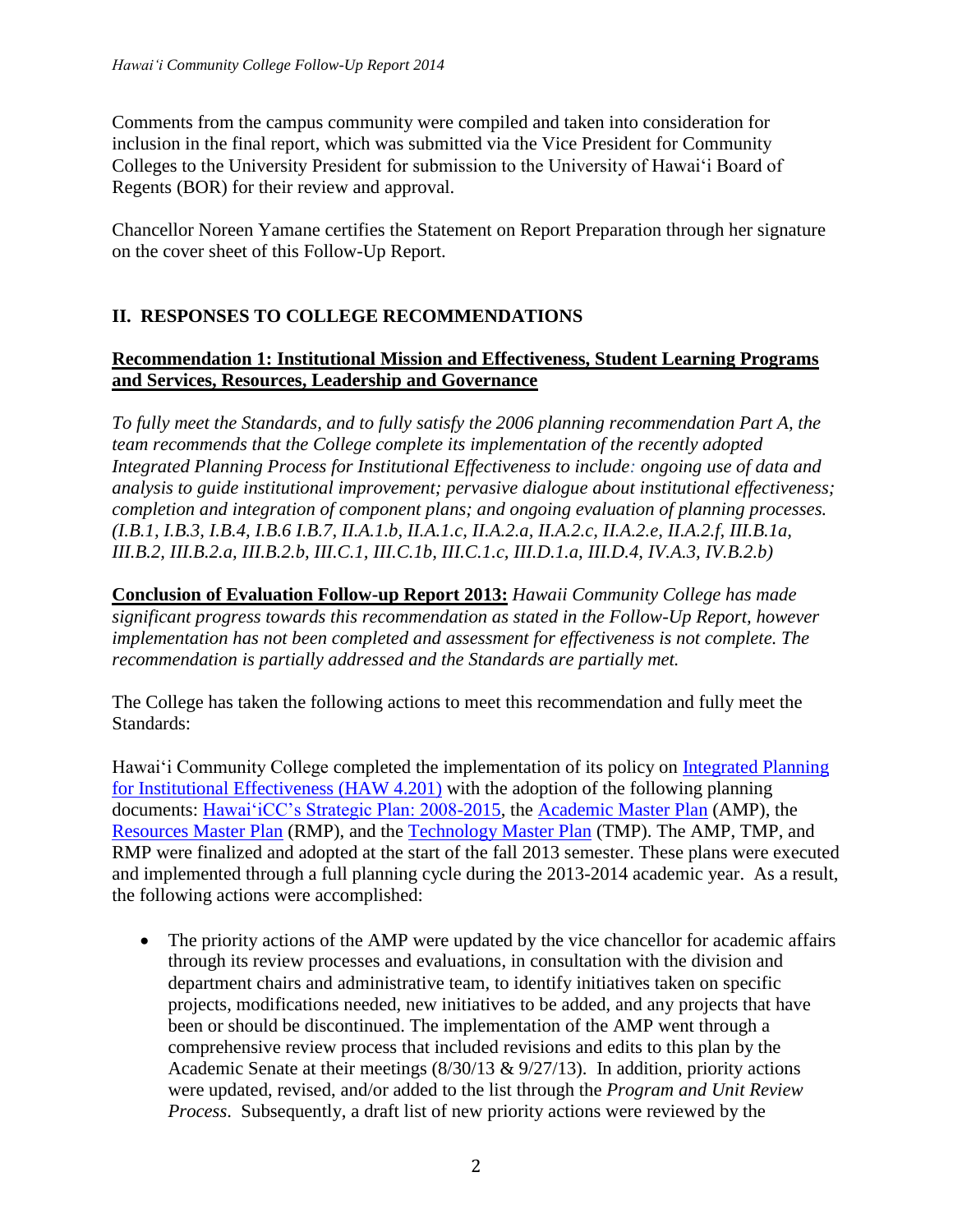department and division chairs, Academic Senate, Academic Support Unit, and faculty for accuracy and relevance to the programs and units. Based upon program and unit recommendations and feedback, the AMP was updated. This updated AMP, including revisions to the priority actions and strategies, was finalized at the College Council meeting (5/2/2014) and is identified in the [AMP Appendix](http://hawaii.hawaii.edu/docs/academic-master-plan-appendix-priority-actions.pdf) as the *Final 2014-2015 Academic Master Plan Priority Actions*.

- The goals and strategies of the implementation grid of the TMP were revised and updated by the ad hoc Technology Advisory Committee and were included in the [TMP Appendix.](http://hawaii.hawaii.edu/docs/hawcc_technology_plan-appendix-strategies.pdf) (See responses to Recommendation 3 for further details regarding the actions pertaining to the TMP.)
- The budget priorities of the College were identified in the updated [RMP Appendix](http://hawaii.hawaii.edu/docs/resources_master_plan-appendix.pdf) at the Administrative Team meeting (8/22/14) as the result of the integrated planning process. This updated RMP included budget priorities organized by goals in the Hawai'iCC Strategic Plan, budget requests identified by programs/units through their review processes and evaluations, sector priorities, and RMP priority categories. In addition, resource needs associated with the AMP priority actions were addressed in this update. Also, the allocation of \$148,000 for supplies and equipment that were identified as a sector priority and/or addressed as health/safety issues/concerns were included in the updated RMP Appendix.

### *Program and Unit Review Process*

A significant part of the Integrated Planning for Institutional Effectiveness at Hawai'i Community College is the *Program and Unit Review Process*. Program and unit review at the College is a process of identifying and planning for actions and resources needed to support a vibrant college that responds to the educational needs of Hawai'i Island. It is a two-part process, with college-wide involvement.

The first part of the process is an annual review by programs and units that is used to update the College's master plans, including the Academic Master Plan, the Resources Master Plan, and the Technology Master Plan. The second part of program review is a five-year comprehensive review that includes information from the annual review and is used to demonstrate the value of the instructional program or service unit to the college.

### *Annual Review and Budget Process*

The goal of the *Annual Review and Budget Process (ARBP)* is to identify and plan for actions and resources needed to sustain and improve the College's programs and units. Responsibility for initiating annual reviews and budget reports rests with the College's lead administrators, including the vice chancellor for academic affairs, the vice chancellor for student affairs, the vice chancellor for administrative affairs, the director of the Office of Continuing Education and Training, and the director of the UH Center at West Hawai'i.

### *Annual Review and Budget Reports*

Essential components of the *Annual Review and Budget Report* for the instructional programs include the following:

1. analysis of the Annual Review of Program Data (ARPD) supplied by the University of Hawai'i Community College (UHCC) System institutional research office;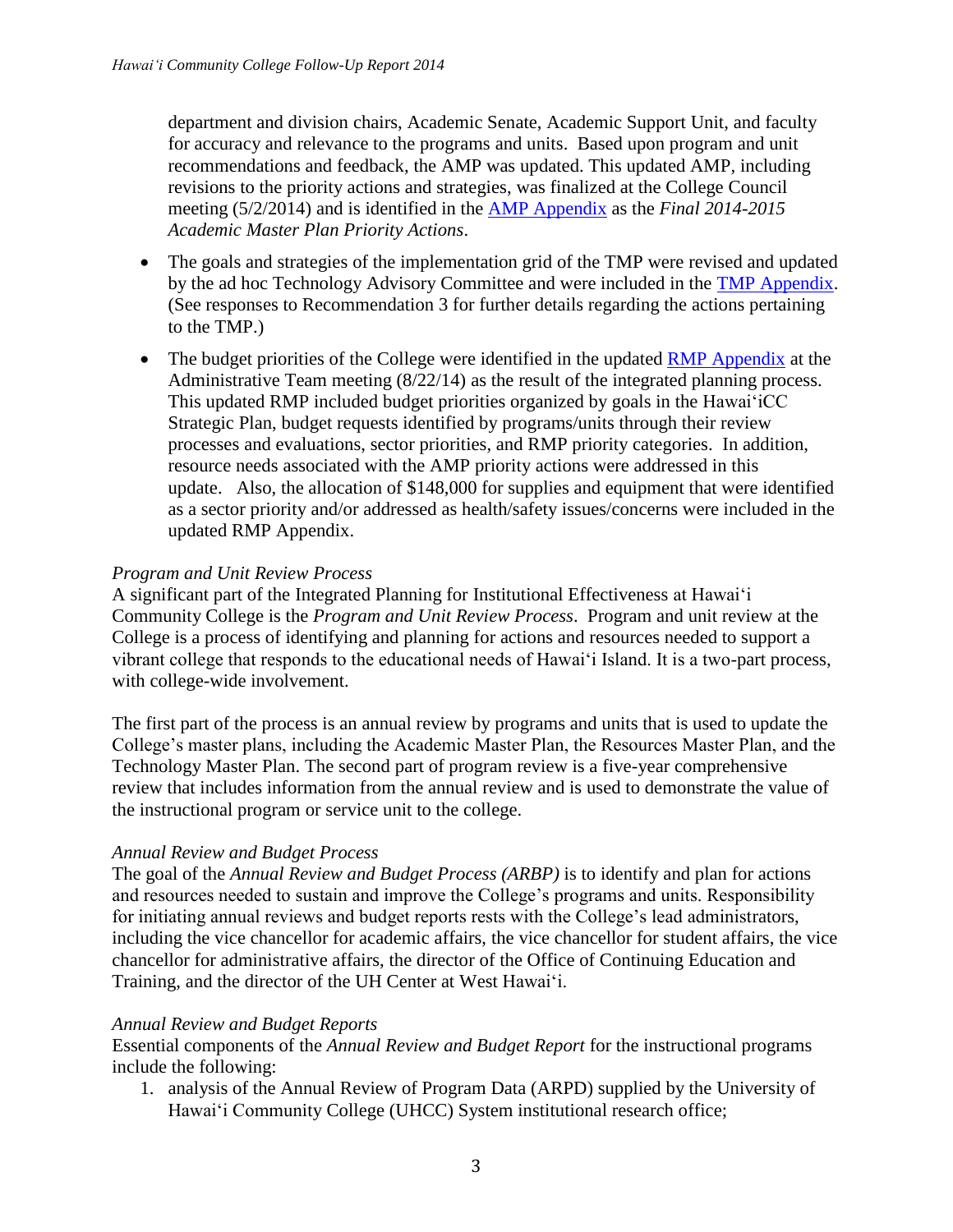- 2. assessment of program and course learning outcomes;
- 3. alignment with the College's Mission, Institutional Learning Outcomes, Strategic Plan goals, and the Academic Master Plan.

Program reports serve to analyze demand, effectiveness, and efficiency; identify needed improvements; determine necessary actions; and request needed resources required based on demonstrated evidence.

Essential components of the *Annual Review and Budget Report* for the service units include the following:

- 1. analysis of the Annual Review of Program Data (ARPD), when available;
- 2. assessment of unit outcomes;
- 3. alignment with the College's Mission, Institutional Learning Outcomes, and Strategic Plan goals.

Unit reports assist in improving effectiveness and efficiency in service delivery; identify needed improvements; determine necessary actions; and request needed resources required based on demonstrated evidence.

#### *Hawai'i Community College Annual Budget and Action Plan Report*

Based on program and unit reports, the administrator for each of the College's five administrative sectors writes an overall Annual Review and Budget Report, which is sent to the College Council and/or Academic Senate for review and comment. These reports are forwarded to the administrative team, which includes the chancellor, three vice chancellors, two deans, and two directors. The team develops institutional initiatives, sets priorities, and writes the *Hawai'i Community College Annual Budget and Action Plan Report*. This report is published collegewide and informs the updating of the College's AMP, TMP, and RMP.

#### *The Comprehensive Program/Unit Review Process*

Every five years, following a rotating schedule, each instructional program and service unit writes a summative report analyzing their effectiveness in addressing program or unit outcomes, Institutional Learning Outcomes, and the College's Strategic Plan goals. Responsibility for initiating the comprehensive review process rests with the College's administrators, including the vice chancellor for academic affairs, vice chancellor for student affairs, vice chancellor for administrative affairs, director of the Office of Continuing Education and Training, and the director of the UH Center at West Hawai'i.

Program and unit faculty and staff write a Comprehensive Program/Unit Review summarizing data from the prior five years' annual program reviews. Programs also look at current trends, anticipating changes five years forward. Reports include a summary of the following:

- 1. program/unit health indicators;
- 2. program effectiveness related to the College Mission and ILOs; alignment with the AMP and the Strategic Plan; improvements implemented and goals achieved; strengths and weaknesses; learning outcome assessment; and trends;
- 3. new goals and plans for achievement;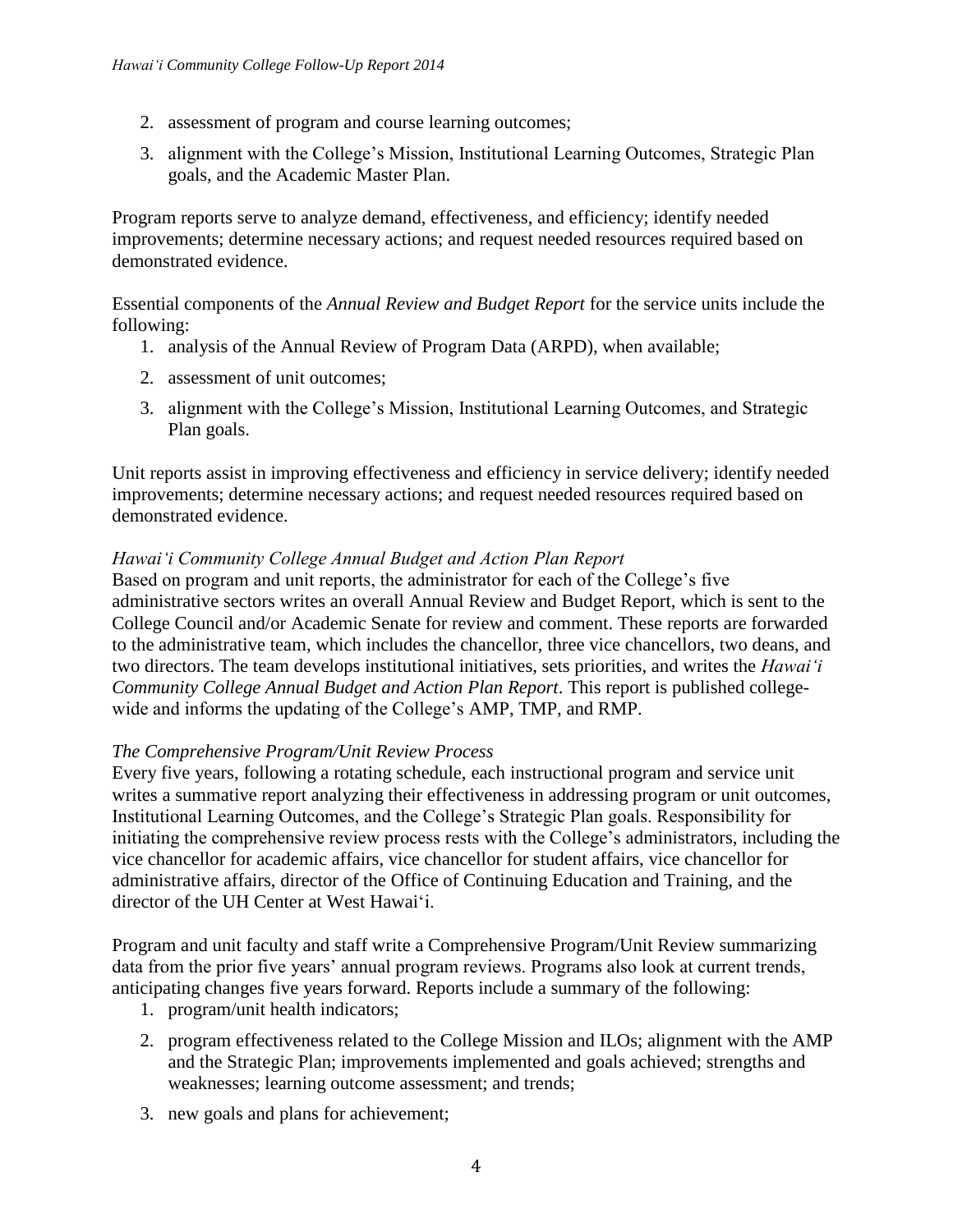4. a statement of the program's or unit's value to the College.

The process of writing and reporting comprehensive reviews follows the same structure as the annual reviews and reports. Final reports are sent to the respective vice chancellor or director who submits the report to the Webmaster for posting online. Each comprehensive report is then reviewed by the College Effectiveness Review Committee (CERC). The CERC includes extensive College-wide representation and serves to evaluate each program's or unit's value to the College. Each program or unit receives an individualized report from the CERC. Feedback from the CERC is to be included in the program or unit annual review the following year.

The College's Integrated Planning Process ensures a continual cycle of evaluation, integrated planning, resource allocation, implementation, and re-evaluation to improve institutional effectiveness. At the end of the 2013-2014 academic year, the CERC convened a Closing Meeting to provide an overall evaluation of the processes as part of the Integrated Planning for Institutional Effectiveness. The CERC submitted nine specific recommendations to the chancellor for review and consideration. At the start of the fall 2014 semester, the chancellor responded to the evaluation results and the College is presently using them as the basis for continuous improvement of the institutional effectiveness processes.

A significant action resulting from the implementation of this Integrated Planning Process included the change in the comprehensive program and unit review cycle from a five-year review to a three-year review so that programs and units could be more responsive and timely in addressing their resource needs. This change was recommended by CERC and also endorsed by College Council. As a result, the chancellor and administrative team are executing this change to begin in the 2014-2015 academic year. These revised review processes are outlined in the Hawai'iCC Three-Year Instructional Program Review Schedule and Hawai'iCC Three-Year Unit Review Schedule.

# **Recommendation 2: Student Learning Programs and Services, Resources, Leadership and Governance**

*In order to fully meet the Standards, and to fully satisfy the 2006 recommendation, the team recommends that the institution complete the identification of SLOs at the course, program, and institutional levels. Further, the team recommends that the College implement a full and ongoing cycle of authentic assessment that assures continuous quality improvement of teaching and learning. (II. A.1.c, II.A.2.a, II.A.2.e, II.A.3.a-c, II.C.2, IV.A.2.b, IV.B.2.b)*

**Conclusion of Evaluation Follow-up Report 2013**: *Hawaii Community College has improved documentation of implementation and assessment at the course level, although pervasive assessment of and dialogue on course outcomes is not yet evident. The College has developed a draft plan for assessment of institutional learning outcomes, but has not yet engaged in a full cycle of assessment. The recommendation is partially addressed, and the Standards are partially met.*

The College has taken the following actions to meet this recommendation and fully meet the Standards: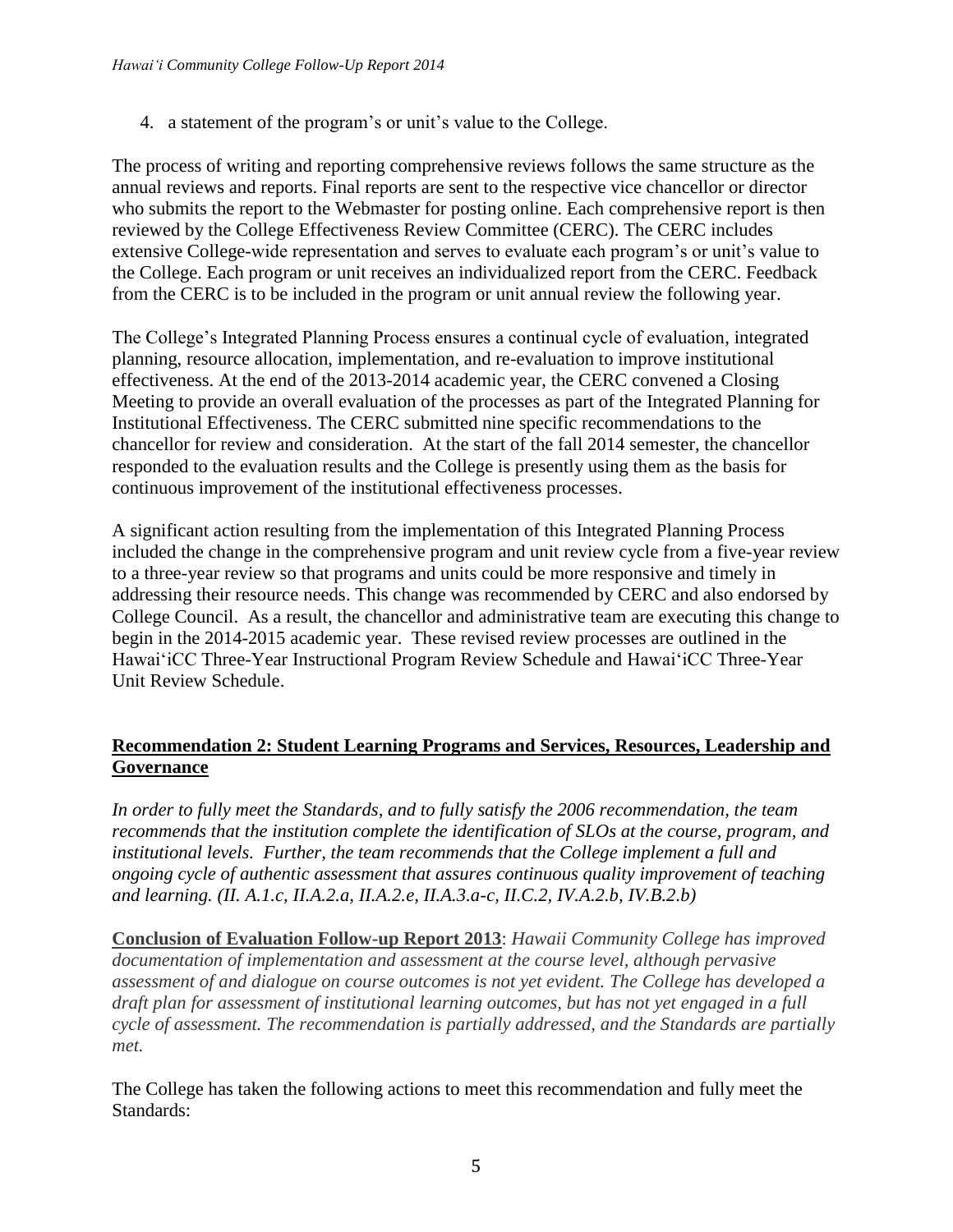In meeting this recommendation, the College was guided by its Assessment [Policy 5.202.](http://hawaii.hawaii.edu/ovcadmin/admin-manual/haw5-202.pdf) The College identified learning outcomes for the institution as well as for all programs and units. Likewise, the College identified student learning outcomes for all active courses. Programs and/or faculty responsible for the courses that are scheduled for assessment are required to submit an assessment plan which includes their strategy, a performance rubric, and expectations for student achievement. The assessment plan also includes alignment data so that the assessment at the course level can also be used to assess outcomes at the program and institutional levels. At the end of the academic year, program and/or faculty are required to submit assessment reports that detail the assessment process and the extent to which expectations were met. Based on this, program and/or faculty analyze the data, create an action plan, and make budget requests as necessary. In the case of courses that had been assessed in previous years, there is an Improvement Strategies and Recommendations Report (Closing the Loop) form to document changes made as a result of assessment findings.

All assessment schedules, plans, and reports from 2009 to spring 2014 can be viewed on the [College's assessment w](http://hawaii.hawaii.edu/assessment/reports/program_reports.php)ebsite. The implementation and assessment of learning outcomes at the course and program/unit levels have been ongoing and systematically documented through this website. All programs and units are required to submit assessment schedules, plans, and reports which are uploaded to the [site for programs](http://hawaii.hawaii.edu/assessment/reports/program_reports.php) and the [site for units.](http://hawaii.hawaii.edu/assessment/reports/unit_reports.php)

From fall 2014, the College began using an in-house developed online platform known as PATH to streamline assessment reporting, make it easier to track assessments, and have its results more accessible to faculty, staff, and administrators. To facilitate its implementation, a series of PATH training workshops for the College personnel were designed to review the protocols needed to input assessment plans, assessment reports, and closing the loop reports directly into PATH. Updated assessment schedules and outcomes alignments from the course level up to the institutional level have been inputted into PATH. In September 2014, faculty and staff began using PATH for assessment documentation and reporting. To ensure currency, PATH receives learning outcome updates directly from Curriculum Central, the UH System's curriculum management platform. The PATH assessment database supports timely and accurate reporting, thus contributing to the programs' and units' ability to effectively use assessment information to make continuous improvements to teaching and learning.

To support the ongoing cycle of authentic assessment, the College has a full-time institutional assessment coordinator (IAC). At the beginning of fall 2014, there was a brief transitional period with the hiring of a new IAC. Furthermore, the College Council established the **Assessment** [Committee](http://hawaii.hawaii.edu/assessment/committee.php) in spring 2013 as a permanent standing committee to support an ongoing cycle of authentic assessment. This committee reports to the College Council and is chaired and convened by the Institutional Assessment Coordinator. Committee membership includes campus-wide representation and is comprised of administrators, faculty, and staff from instructional programs and service units. The Assessment Committee is dedicated to advancing student learning through activities, experiences and results discovered through the assessment process. In 2013-2014, the Assessment Committee met thirteen times and played a significant role in implementing a full cycle of assessment. During this academic year, the Assessment Committee furthered ongoing assessment of learning outcomes at the course, program, and institutional levels in the following ways: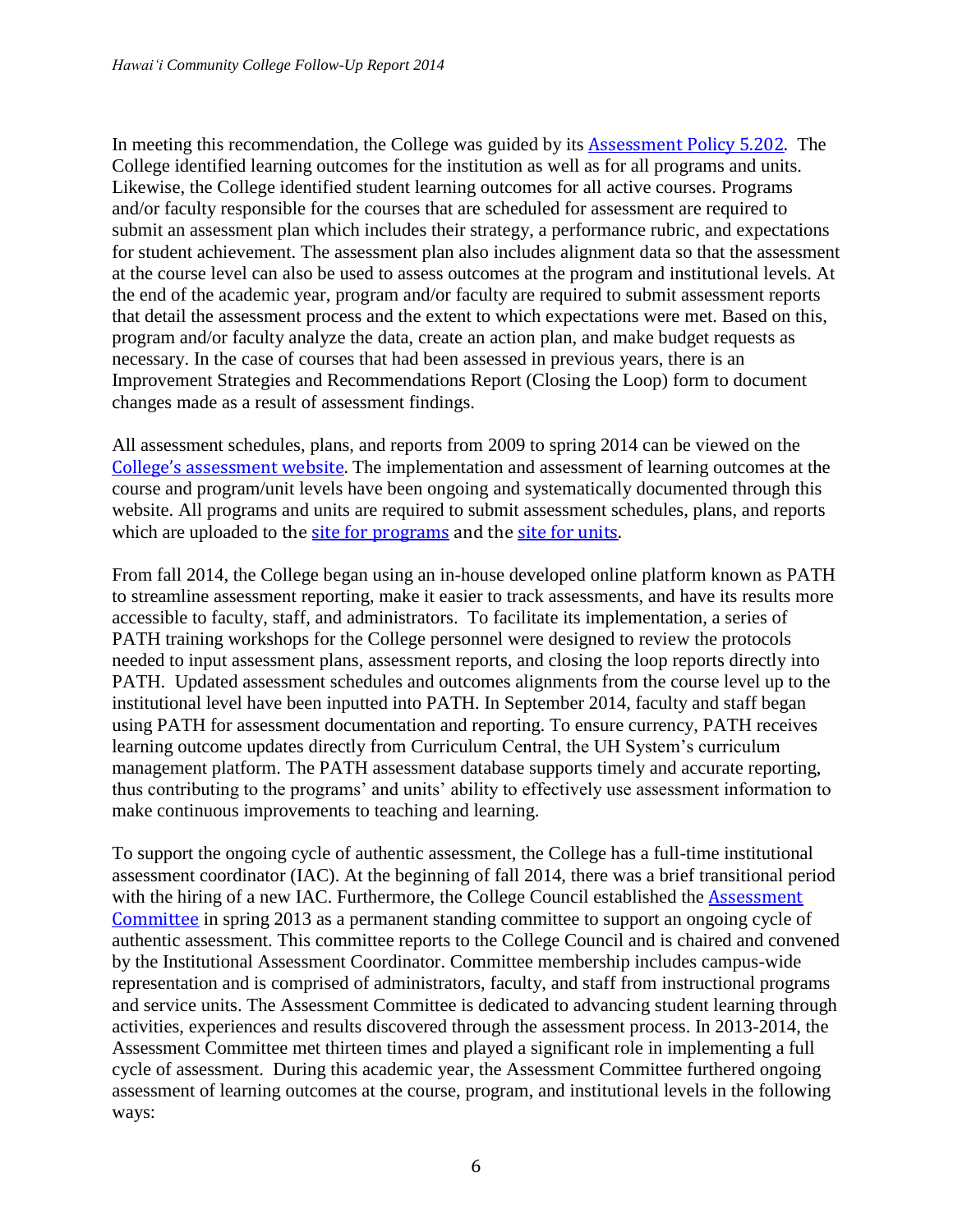- Developed the forms and the processes used to implement assessment across the campus;
- Updated and revised the [Assessment Handbook](http://hawaii.hawaii.edu/assessment/reports/documents/HAWCCAssessmentHandbook.pdf) which was designed to offer support and guidance to faculty and staff on assessment matters. This handbook is available on the College website and was distributed to newly hired faculty and staff in the New Hire Orientation session on August 18, 2014;
- Monitored the development of the PATH database and gave feedback to the PATH development team;
- Produced a [report](http://hawaii.hawaii.edu/assessment/reports/documents/ILOCourseAlignmentReport.pdf) which documents course alignment to Institutional Learning Outcomes;
- Finalized the ILO Assessment Plan for the College;
- Administered two survey instruments designed to support ILO assessment, and collected and analyzed the data;
- Produced a "Closing the Loop" report to assist in the documentation of how assessment is used to make improvements;
- Planned and convened an All College Assessment Summit that was held prior to the start of the fall 2014 semester.

In spring 2014, the Assessment Committee designed and planned an "All College Assessment Summit" to enhance campus-wide dialogue and documentation on course outcomes, SLO-PLO-ILO alignments, and closing the loop assessment. On August 22, 2014, a mandatory meeting was called by the chancellor for all faculty and staff from both West and East Hawai'i to focus entirely on assessment and planning for the upcoming academic year. This summit was an allday affair and was attended by nearly 150 faculty, lecturers, staff, and administrators. A summary of the day's event and photos can be viewed on the College's [Kauhale Newsletter.](http://blog.hawaii.edu/kauhale/2014/08/29/ilo-assessment-summit-mahalo/) In the morning, meetings were organized by academic departments, programs, or service units. Facilitators and note-takers were assigned to each group to ensure that the group stayed on task and that dialogue on their assessment process was being documented. Specifically, each group was asked to respond to the following:

- their program's/unit's approach to assessment
- alignment of learning outcomes at course/program, unit, and institutional levels
- how their program/unit has made changes as a result of assessment
- how their program/unit contributes to the ILOs (Institutional Learning Outcomes) or the College's mission
- provide a self-assessment using a rubric to determine their program's/unit's contribution to the ILOs (Institutional Learning Outcomes) or the College's mission
- provide a self-assessment using a rubric to determine the progress their program/unit has made regarding assessment

The afternoon session format consisted of a break-out into two large groups, one with units and the other with programs, in order to provide presentations on best practices followed by a facilitated discussion on assessment planning for the new academic year. Overall, the day proved to be a success and documentation of the dialogue is detailed in the All College Assessment Summit report.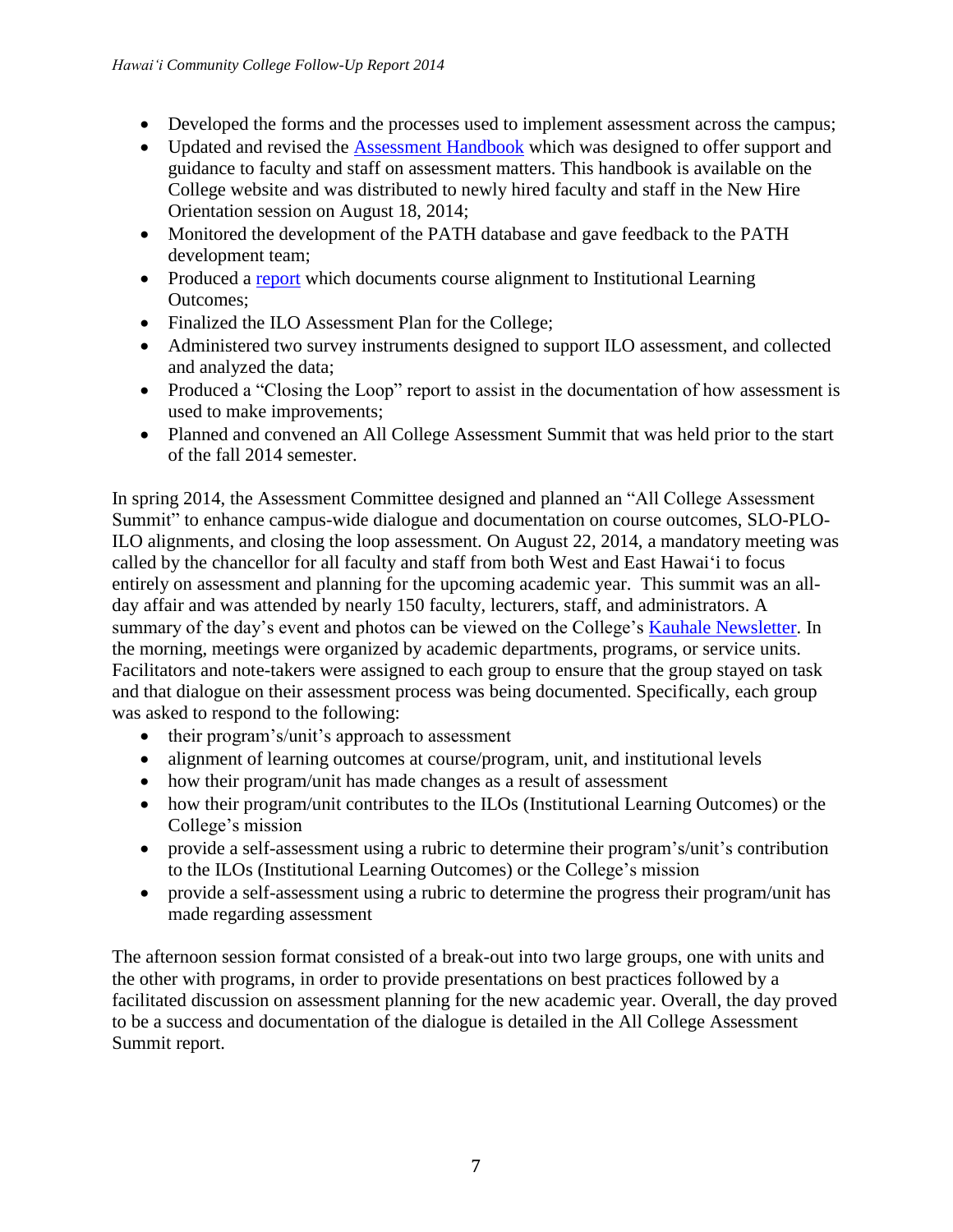To further assess the College's engagement in assessment, the vice chancellor of academic affairs formed a task force in spring 2014. The task force was charged with:

- Reviewing ACCJC's Recommendation 2
- Determining what was needed to correct any possible deficiencies
- Completing documentation of a full and ongoing cycle of authentic assessment (ILOs, PLOs, SLOs, for both academic programs and service units)

The Task Force began meeting on April 2, 2014, and met on a regular basis throughout the end of the spring semester and into the summer with the final meeting taking place on August 7, 2014. The Task Force reviewed the processes in place for assessment and made recommendations to the Assessment Committee and IAC for improving assessment documentation and data inputting. It also created a master listing of all programs, academic departments, units and subunits that are responsible for submitting assessment reports and annual reviews. The Task Force also looked at the progress of PATH and provided feedback to the developer and established timelines for assessment reporting for the new academic year. Of particular concern was ensuring that programs and units have a logical way to track and document improvements and changes made as a result of assessment (Closing the Loop).

The College's Five-Year Comprehensive Assessment Plan supports the continuing goals of improving SLOs, refining assessment activities, and strengthening professional development opportunities. As part of the plan, all programs and units will review SLOs; ensure the alignment of course, program or unit learning outcomes with institutional learning outcomes; and develop ongoing plans for outcome assessment. The plan includes [institutional learning outcomes \(ILOs\),](http://hawaii.hawaii.edu/about/) for which the College Council has the primary responsibility.

The IAC worked with the Assessment Committee in fall 2013 to create an ILO Assessment Plan that was presented to the College Council for review and comment. The College executed this assessment plan with the administration of two surveys conducted in spring 2014, one for college graduates and one for faculty and staff. In addition, data was collected from course assessments conducted in the 2013-2014 academic year which demonstrated alignment to the ILOs. A review was compiled by the IAC and the results were reported to the College Council in fall 2014. Overall, assessment of ILOs shows that the College is meeting its outcomes.

In response to this report regarding ILO assessment, the College Council made the recommendation to create a task force with the express charge to oversee the assessment of ILOs. The ILO assessment cycle is ongoing and provides cumulative data for longitudinal studies. The College Council also made a recommendation that the Assessment Committee composition be revised to include department and/or division chairs since the ultimate responsibility for overseeing the assessment of course and program outcomes also rests with them.

To ensure continuous meaningful discussion about assessment's role in improving instruction, student learning, services, and support – as well as to foster continuous assessment cycles – the College has focused on providing ongoing professional development. The College has designated institutionalized time through the E 'Imi Pono College Development Day, scheduled every fall, as one method for accomplishing these actions. This regularly scheduled day is dedicated to the review and the update of assessment procedures, materials, and activities. The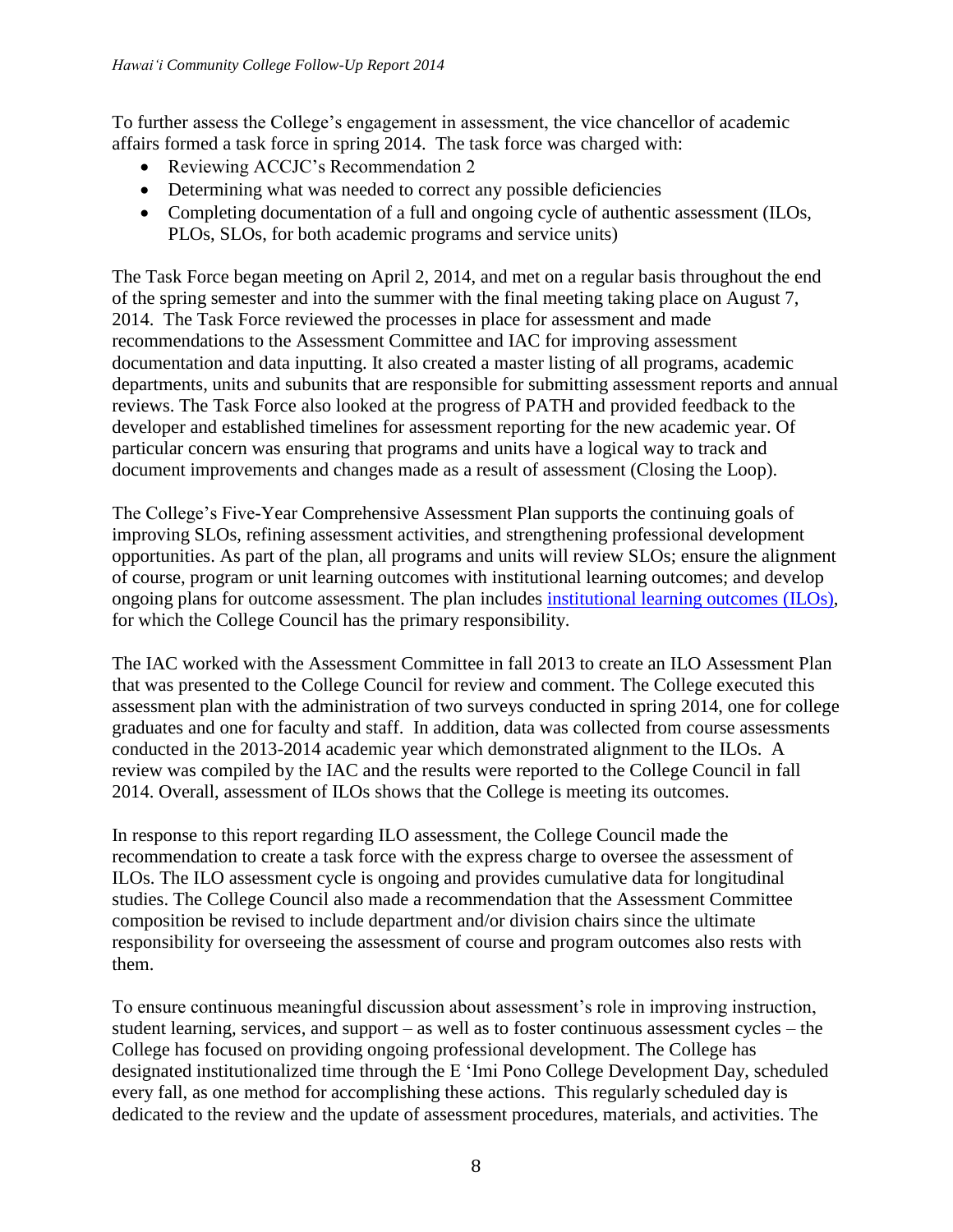College's fall 2013 E 'Imi Pono Day focused on assessment activities and introduced the new assessment database to administrators, faculty, and staff. The College's fall 2014 E 'Imi Pono Day was held on September 19, 2014 at both the West Hawai'i and Hilo-Manono campuses. The West Hawai'i campus focused on ILO assessment, the development of a new mission statement for the UH Center at West Hawai'i, and the development of a rubric to assess ILOs. The Hilo-Manono campus held a resource fair which consisted of assessment coaches for units and programs, assistance with Curriculum Central (the UH System Database for curriculum), and PATH training.

The College has implemented a full and ongoing cycle of authentic assessment of learning outcomes. This implementation also included campus-wide and pervasive dialogue on these outcomes. As a result, plans for the continuous improvement and enhancement of teaching and learning have been identified and scheduled by the College.

### **Recommendation 3: Student Learning, Programs and Services and Resources**

*To meet the Standards, the team recommends that the College develop and implement a comprehensive technology plan integrated with resource allocation that includes and supports distance education. (II.A.1.b, II.A.1.c, II.A.2.d, III.C.1, III.C.1.b, III.C.1.d, III.C.2)*

**Conclusion of Evaluation Follow-up Report 2013**: *By creating and beginning implementation of a Technology Master Plan that includes resource allocation and supports distance education, Hawaii Community College has partially addressed the recommendation. The college must now fully integrate the plan into their Integrated Planning Model and use it for resource allocation. The recommendation is partially addressed and the Standards are partially met.*

The College has taken the following actions to meet this recommendation and fully meet the Standards:

With the adoption of the Technology Master Plan: 2013-2015 (TMP) in fall 2013, the College began to execute this plan with the vice chancellor for academic affairs (VCAA) convening a meeting with the existing Technology Advisory Committee (TAC). Through discussion at that initial meeting, it became evident that the TMP centered around the creation of a Technology Manager position and a new Technology Department. It also became clear that the composition, function, and purpose of the existing TAC was outdated and needed updating. As a result, the VCAA suspended the standing TAC and established an ad-hoc TAC to work on these issues. At the close of spring 2014, the ad hoc TAC initially developed an executive/managerial position description for the Technology Manager position. However, the Office of the Vice President for Community Colleges instead recommended that it be reclassified as an APT (Administrative, Professional, Technical) C position. As such, approval was granted for this position in fall 2014.

Additionally, the ad hoc TAC proposed a restructuring of the organizational structure that would create a Technology Department to consolidate technology staff and support the functions and duties of the proposed Technology Manager. To ensure consistency, the ad hoc TAC also reviewed and updated proposed changes to the membership, functions, and purpose of the Technology Advisory Committee to ensure that it aligned with the duties and responsibilities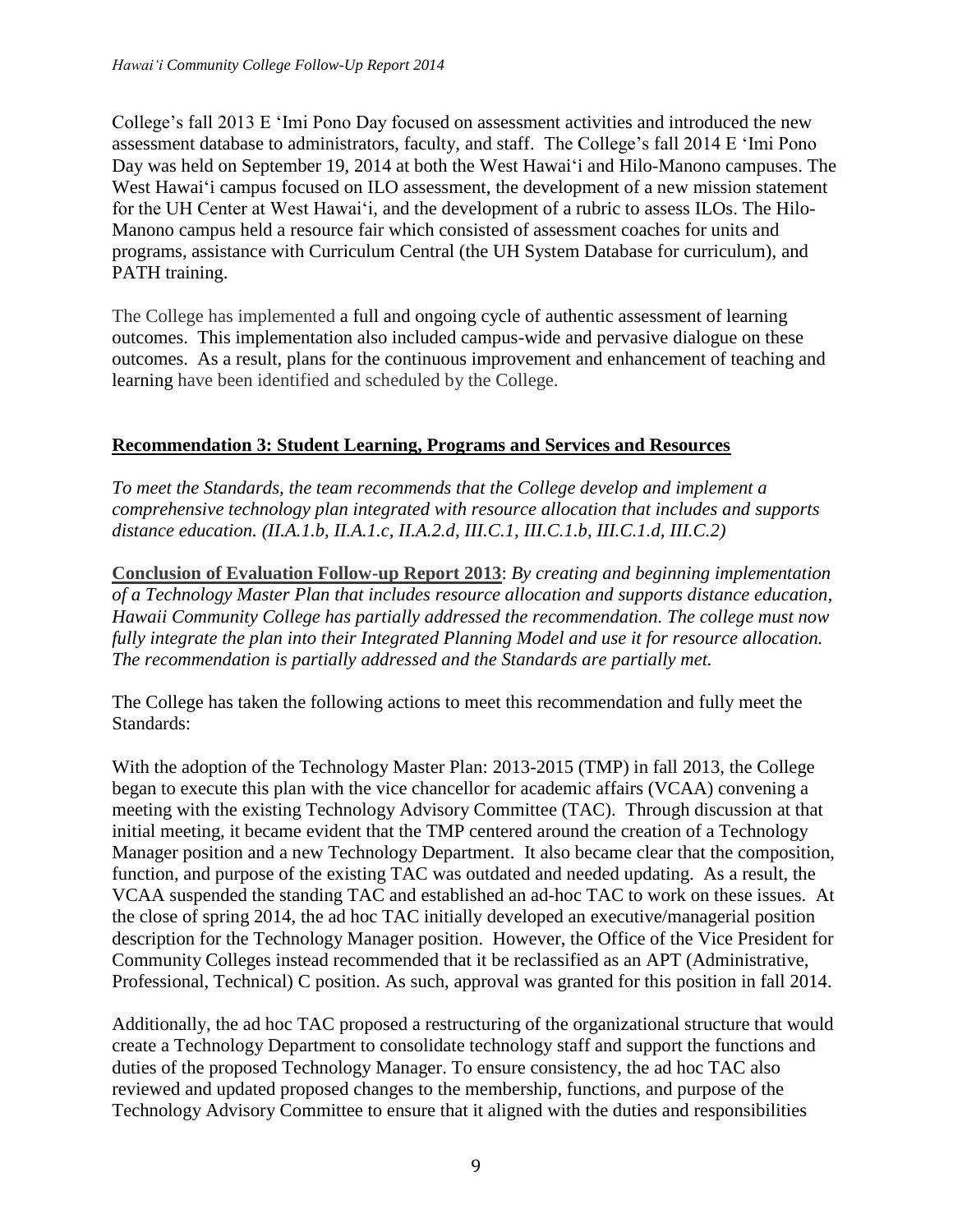proposed under the Technology Manager. Finally, the ad hoc TAC reviewed, revised, and prioritized the goals/strategies identified in the TMP and forwarded recommendations to the administrative team for action. Throughout this process, the ad hoc TAC ensured that there was a broad representation from the campus community at the table during discussions and opened proposed items up to the campus for feedback before making final recommendations to the administrative team.

The TMP identified information technology goals along with associated strategies and presented their alignment with the College's Strategic Plan and the UHCC System goals. TMP initiatives cover administrative and academic computing, distance education (DE) technology needs, videoconferencing, in-class media support, and campus web page development and maintenance. As part of the ongoing assessment of the TMP, the revised goals and strategies of the implementation grid were assigned to an individual or group in the College to be the responsible party to ensure that the strategies are appropriately implemented.

Hawai'iCC's [Instructional Technology Support Office](http://hawaii.hawaii.edu/itso/) (ITSO), which is charged with providing DE support and training, is involved in the analysis and planning processes for the TMP. ITSO supports the mission and goals of the College by providing faculty with instructional design support to increase creativity and the effective use of instructional technology. They are also committed to assisting faculty in the design and development of instructional materials for distance education courses. For the academic year of 2013-2014, ITSO has detailed its activities, training sessions, and DE support services provided for faculty and students in its End of Year Report. ITSO is part of the Academic Support Unit that reports directly to the vice chancellor for academic affairs.

To further support distance education at the College, the Academic Senate formed an ad hoc Distance Education committee in November 2013 with a charge extending through spring 2015. This committee provides a forum for discussing distance education and for recommending guidelines, plans, and policies to support its ongoing development and implementation at the College.

The College reaffirms that it has fully integrated the TMP within its governance system and used it to accomplish identified goals.

# **III. RESPONSES TO UH SYSTEM RECOMMENDATIONS**

### **UH Recommendation 4: Resources**

*In order to meet the Standards, it is recommended that a comprehensive UH system wide technology plan that includes and supports distance education be developed and implemented and is integrated with institutional planning (Standards II.A.1.b, II.A.1.c, II.A.2.c, III.C.1, III.C.2)*

**Conclusion of Evaluation Follow-up Report 2013**: *The System is in the process of addressing the recommendation but does not yet fully meet the Standard.*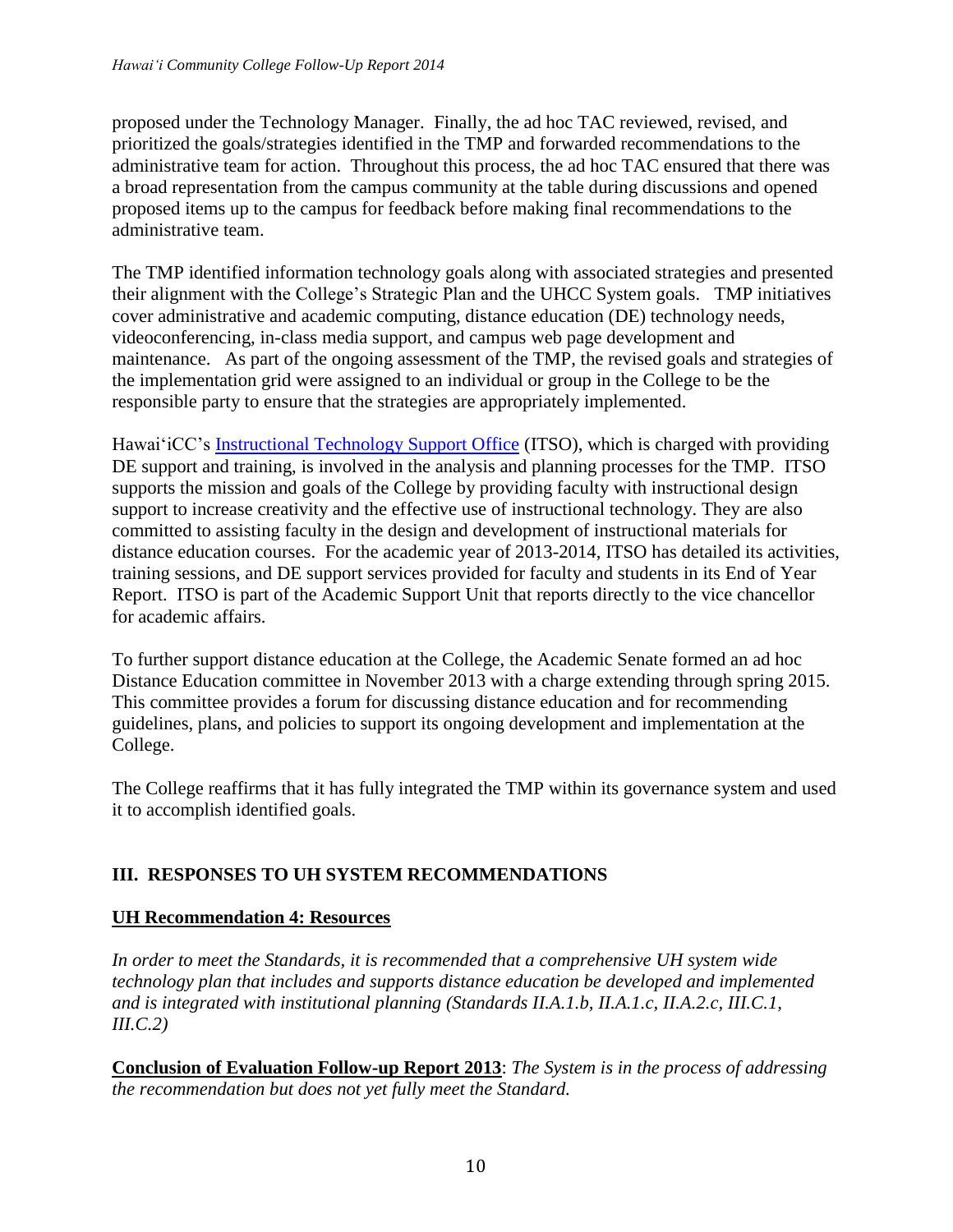The development of University of Hawai'i system technology planning has involved three separate but related activities.

1) UH System Information Technology Planning Website

The University of Hawai'i System Office of Information and Technology Services (ITS) has responsibility for inter-campus technology infrastructure including Internet access, all enterprise applications, and University wide academic applications and tools.

Under the leadership of Steven Smith, Interim Vice President for Information Technology and Chief Information Officer, ITS has developed an online site that includes the UH system strategic plan. The site will be continually updated to reflect IT strategies, changes in the technology environment, application development, and timelines of any projects in active development. Colleges will use this site to inform their own technology planning.

The site is available at [www.hawaii.edu/technology/strategicplan/.](http://www.hawaii.edu/technology/strategicplan/)

2) Modification to the UH System Strategic Directions

The UH system strategic plan covering the period 2008 – 2015 is undergoing revision to address the planning period  $2015 - 2021$ . The broad strategic directions include a goal of becoming a high performing system of higher education and includes the following action items related to distance education:

# *University of Hawai'i Strategic Directions Report Action Strategy 2:*

*UH increases opportunity and success for students through leveraging system resources and capabilities. Integrated academic planning across disciplines, levels and campuses, and collaborative/shared student services prevent unnecessary duplication and efficiently provide students throughout the State with access to educational opportunity and the support they need to succeed*

*Tactics*

- *Employ best practices in student-centered distance and online learning using technology and by leveraging University Centers*
- *Develop degrees and certificates as part of integrated pathways for students enrolled throughout the UH system*
- *Ensure that transfer and articulation policies are student-centered, transparent, and well communicated in order to support student mobility and success throughout the System.*
- *Review academic offerings for unnecessary duplication and opportunities for improved collaboration*
- *Standardize and collaborate to increase consistency for students and improve operating efficiency in student support areas such as (but not limited to) transcript*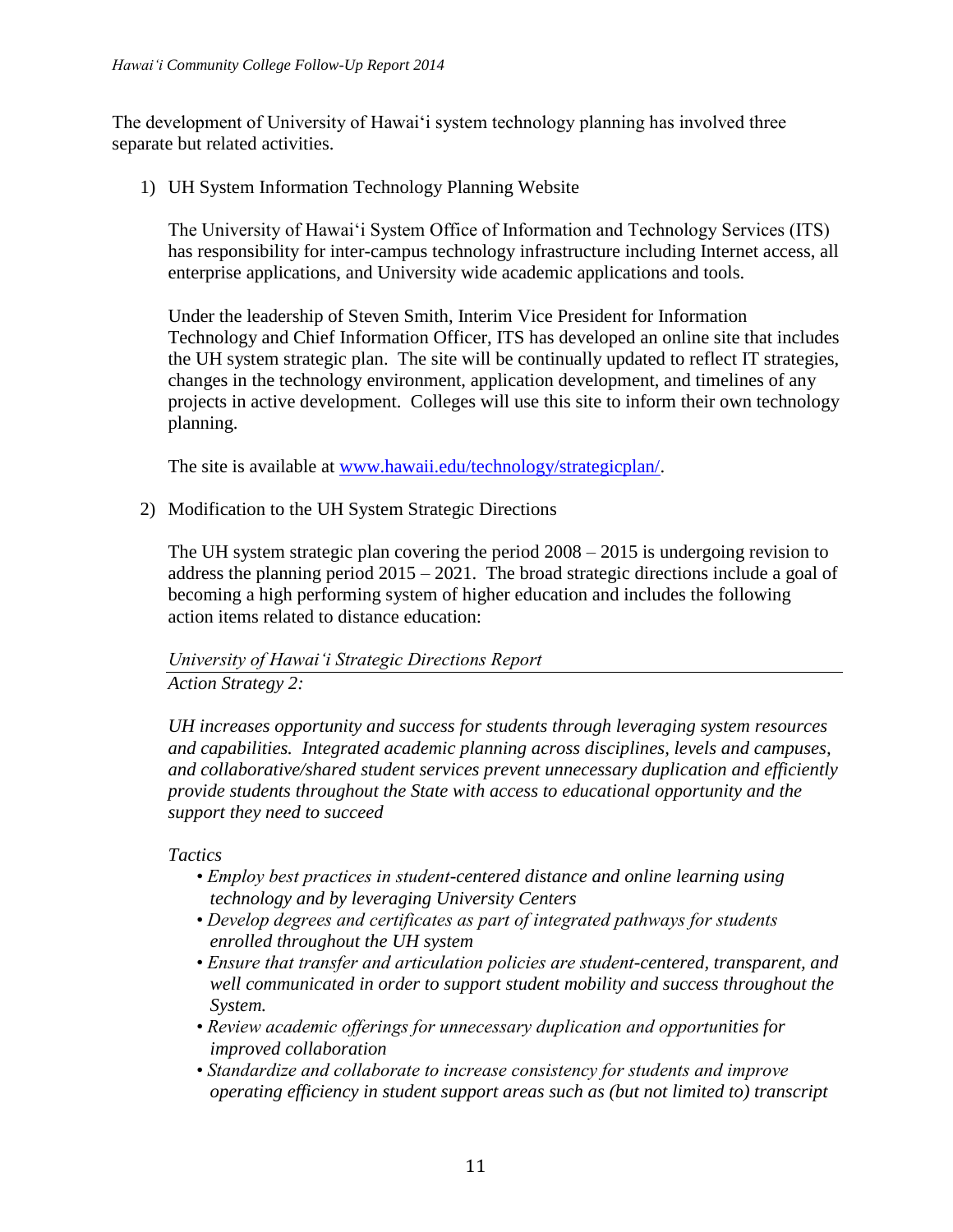*evaluation, financial aid processing, admissions, and monitoring of student progress, early alerts and intervention strategies* 

- *Reduce cost of textbooks and ancillary needs*
- *Modify financial aid policies and practices to maximize access and success of underserved and underrepresented populations in cost-effective ways.*

The current draft of the UH strategic directions for 2015-2021 can be viewed under the System Priorities and Initiatives section of the System Academic Affairs web site.

The site is available at [www.hawaii.edu/offices/app/.](http://www.hawaii.edu/offices/app/StrategicDirections_V15_062614.pdf)

3) The UH Community College System is also updating its strategic directions for the period 2015 – 2021. One of the major components of that update is the identification of and creation of a strategic use of distance education.

Distance Education has been a significant component of community college delivery of instruction with 1,626 completely on line classes offered in AY2013-2014 with 28,015 registrations. An additional 481 Distance Education mixed media classes with 4,974 registrations were offered in the same time period. However, the planning group has recognized that much of the current distance education is driven by individual faculty initiative and not as a strategic component of addressing student access to programs and degrees across the state. Given that the geography of Hawai'i does not permit easy access to campuses other than on the home island of students, the use of distance technology is essential to ensuring student access.

As part of the planning effort, the community colleges are approaching the development of distance education in several areas.

a) Identifying which courses not currently offered through distance education should be offered to ensure that students on small campuses or in remote sites are able to remain on a degree pathway in a timely fashion. All University of Hawai'i baccalaureate programs have been mapped to create four-year sequential courses of study. Using these maps, the community colleges have developed an overlay project that examines which courses within the first two years of these pathways are available to students on each of the seven campuses. The mapping project revealed that courses may not be available because upper division courses not offered by the community colleges are identified as being in the first two years, major courses may not be available to students on a particular campus, or student demand for courses may be too small to justify an in-person class. The identification and monitoring of these degree pathways is now automated within the system.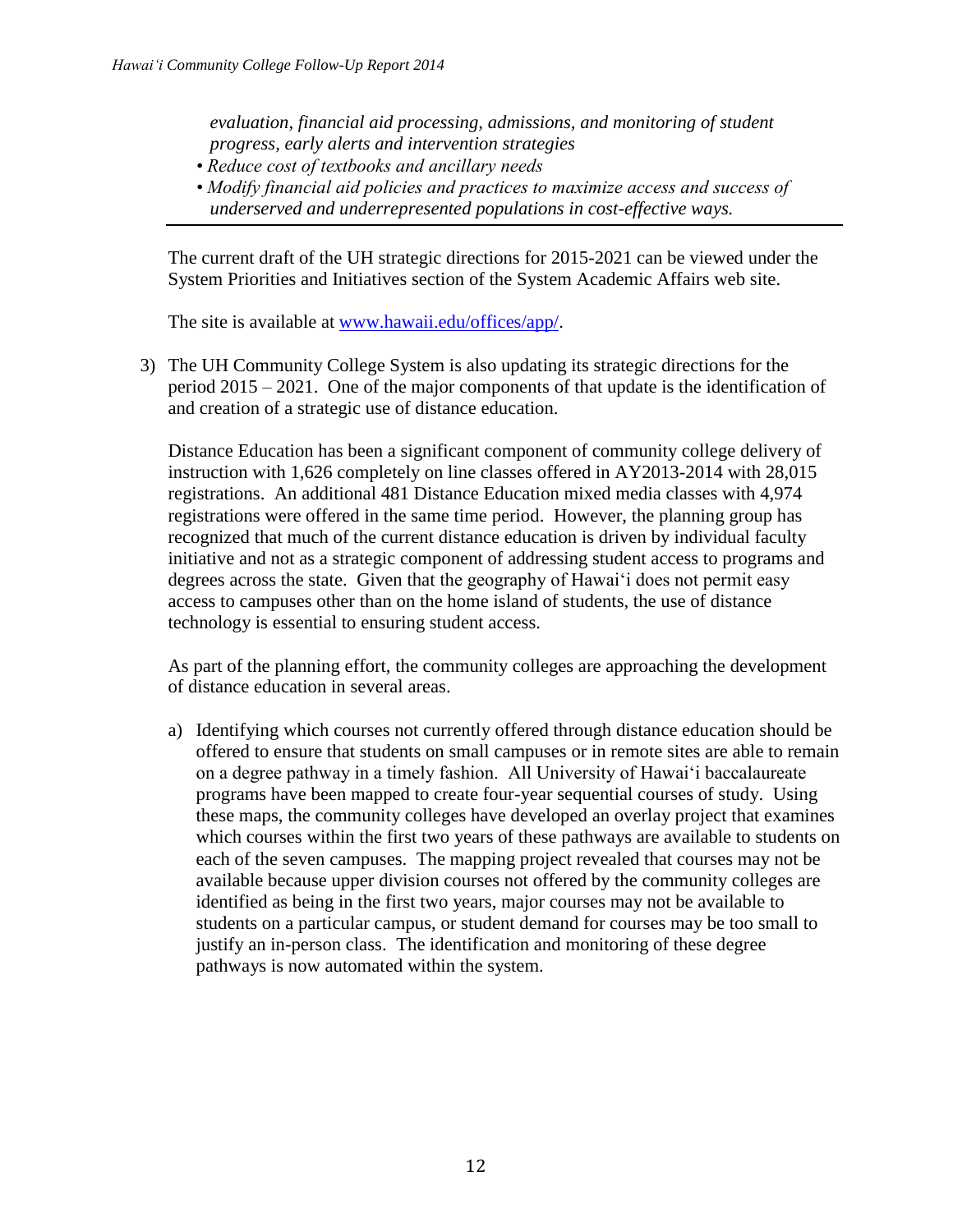Based on the pathway mapping project, the highest demand courses are being identified for development in a distance delivery format. While this planning is ongoing, the preliminary list of courses to be considered for development includes:

| ICS 215 Introduction to Scripting       | Required for BS degree in ICS         |
|-----------------------------------------|---------------------------------------|
| $CEE 271 - Applied Mechanics$           | Required for BS degree in Engineering |
| PSY 230 – Introduction to Psychobiology | Required for BA, BS in Psychology     |
| BIOL 275 – Cell and Molecular Biology   | Required for BS in Biology            |

The plan will establish the resources, training, and support necessary to assure the student that the pathway is available to the student on a consistent basis.

b) Identifying which degree or certificate programs should be offered, in whole or in part, through distance education and what resources, training, and support systems would be necessary. The planning approach is to identify workforce needs both from economic and geographic views. In other words, what are the workforce needs on each of the islands and what are the related student and employment demands? The planning is being informed by analysis of data obtained through EMSI views of historical employment information, EMSI analysis of real time job searches, State and County planning documents on economic development trends, and community college enrollment, job placement, and earnings information.

Since populations and employment opportunities on the neighbor islands are often small but critical, the development of a strategy that uses shared resources and distance technology across the seven colleges is essential to meeting the workforce needs. The specific programs to be developed have not yet been identified, but as with the distance education course development, the plan will identify the resources, training, and support to assure the student access to and success in these programs on a consistent basis.

c) Developing and providing a system-wide program of professional development and certification for faculty teaching online or hybrid classes. Review of the seven colleges revealed that all colleges offered, and in some instances, required faculty to participate in training prior to teaching on-line. One college also required regular continuing education for its distance education faculty.

The professional development programs being offered by the colleges varied considerably in length, content, and method of delivery. Some focused on the technical aspects of teaching online while others included more content on pedagogy and student learning.

As part of the strategic planning effort, a group of instructional developers and experienced online faculty will be creating a professional development program that may include:

i. minimum set of content that a faculty member must master before teaching online courses;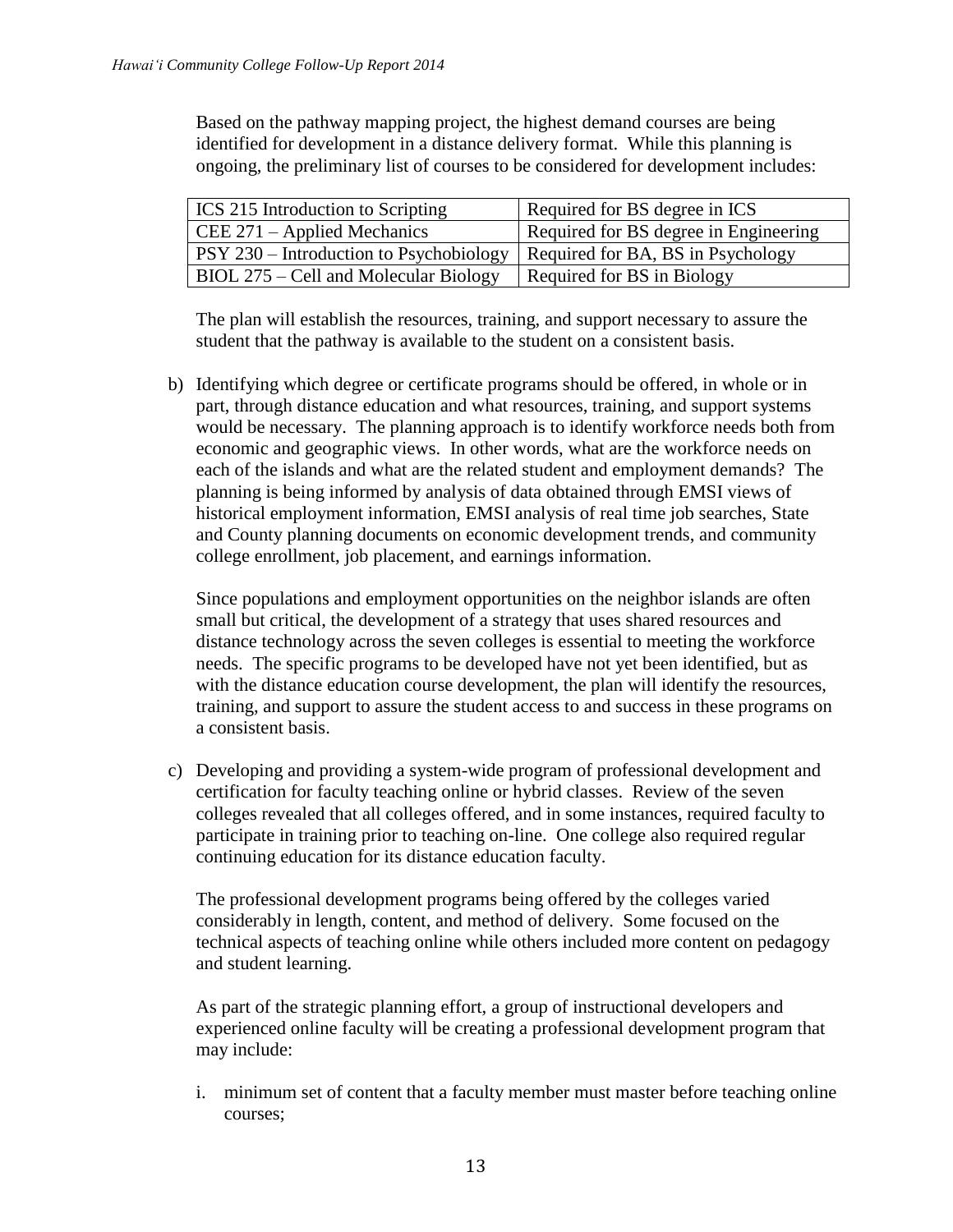- ii. additional content focusing on pedagogy and student success in online instruction;
- iii. structured program of continuing education for online instructors;
- iv. the development of multiple formats for delivery of the content including online and face-to-face modalities;
- v. certification for faculty completing the training.

The design of the professional development program is planned to be completed by summer 2015.

d) Adoption of Open Education Resources

The University of Hawai'i is planning to move to open educational resources (OER) for as many courses as possible in an effort to reduce textbook costs for students. Textbook costs are a significant part of the student cost of attendance. Eliminating this expenditure could significantly lower the out-of-pocket expenses for students and avoid the negative consequences of students opting not to purchase costly textbooks. Distance education students would especially benefit from OER materials that could be easily delivered via digital technologies.

The OER effort is in the early stages of development with the identification of open education librarians and repositories and the identification of a mechanism to match interested early adopter faculty with available content.

The revised plan setting the community college strategic directions, goals, and metrics for 2015-2021 is still in development and will be shared with the UHCC Strategic Planning Council in September 2014 and with the broader campus community in a series of meetings in November 2014. The intention is to adopt the plan in spring 2015.

As part of the plan, funds will be made available from the Innovation Fund for the development of the targeted online courses and programs, for the development of the professional development program, and for the development of OER materials.

### **UH Recommendation 5: Board and Administrative Organization**

*In order to meet the Standards, it is recommended that the UH Board of Regents (BOR) adopt a regular evaluation schedule of its policies and practices and revise them as necessary. In addition, the UH BOR must conduct its self-evaluation as defined in its policy and as required by ACCJC Standards (Standards IV.B.1, IV.B.1.g)*

**Conclusion of Evaluation Follow-up Report 2013**: *This recommendation has been partially addressed. Because the process for developing the policy management system is underway, the System partially meets the Standard.*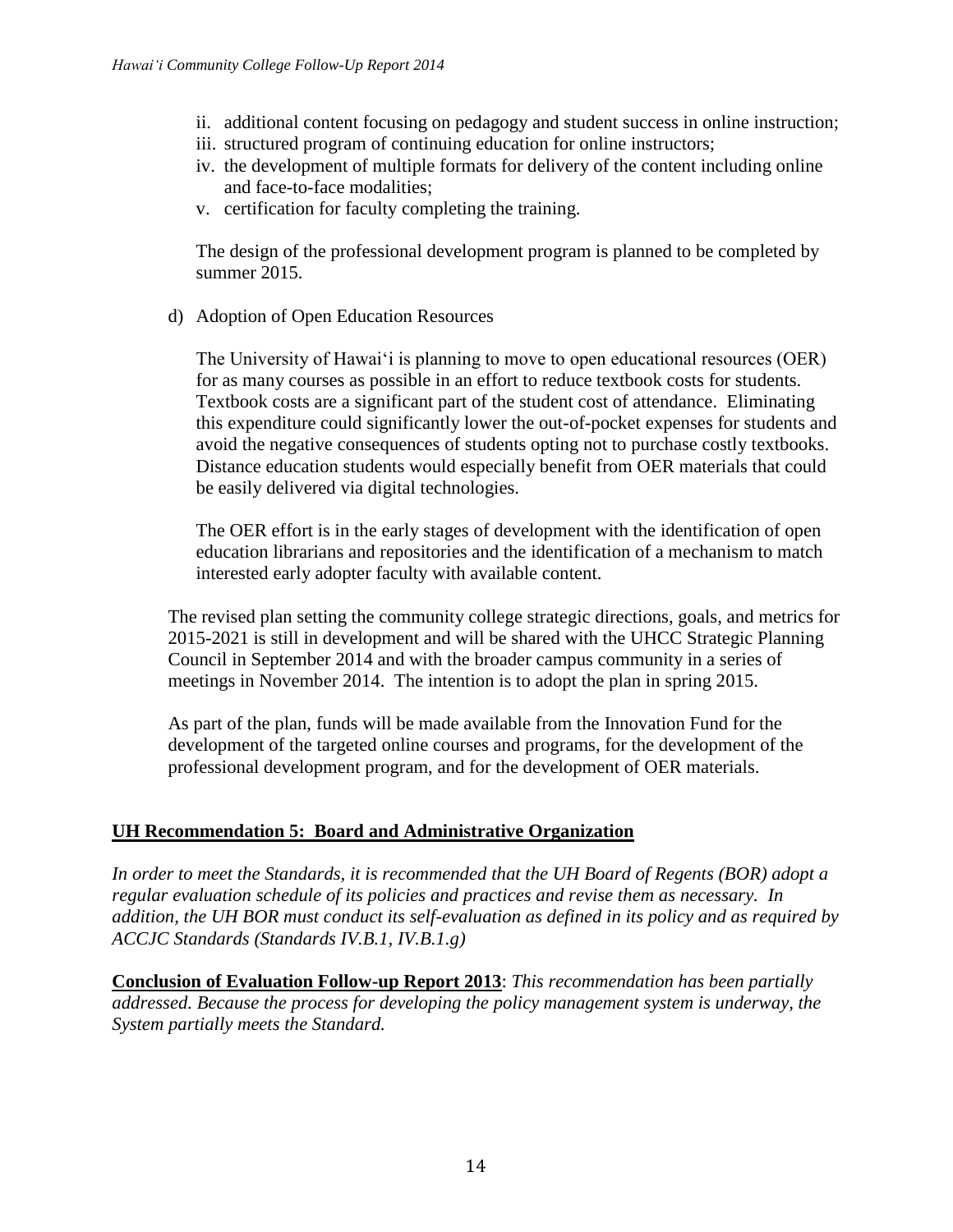1. Board Revision of Policies

The Board of Regents (BOR), as a follow-up to recommendations of the Advisory Task Group report to the BOR, continues to review and update its policies. Within the past year, BOR action has been taken to review and update the following policies or procedures:

### **August 22, 2013 – Interim Modification of Personnel Committee Procedures**

New interim procedure requires that the BOR personnel committee approve all salaries in excess of \$150,000.

Reference:<http://www.hawaii.edu/offices/bor/regular/minute/20130822.regular.pdf>

### **September 19, 2013 – Chapter 9 – Amendment to Allow Internal Recruitment for Managerial Positions**

Modifies the recruitment policy for academic managerial appointments to allow internal recruitment as an alternative to national recruitment.

Reference:

<http://www.hawaii.edu/offices/bor/regular/minute/20130919.regular.pdf>

#### **October 17, 2013 – Modification to BOR By-Laws on Committee Quorum Requirements**

Clarifies that all BOR members may attend any committee meeting as a non-voting member but that quorum remains based on the committee membership only.

Reference:

<http://www.hawaii.edu/offices/bor/regular/minute/20131017.regular.pdf>

### **November 21, 2013 – Chapter 10 – Amendment Clarifying the Role of the BOR in Land and Real Property Transactions**

Establishes the broad policy purposes for land and real property transactions and the role of the BOR in approving such transactions. Directs the creation of a related executive policy.

Reference: <http://www.hawaii.edu/offices/bor/regular/minute/201311210000.regular.pdf>

### **November 21, 2013 – Chapter 8 – Amendment to establish an University reserve policy**

Establishes a University-wide targeted reserve policy for all funds with regular reporting to the BOR on campus reserve levels.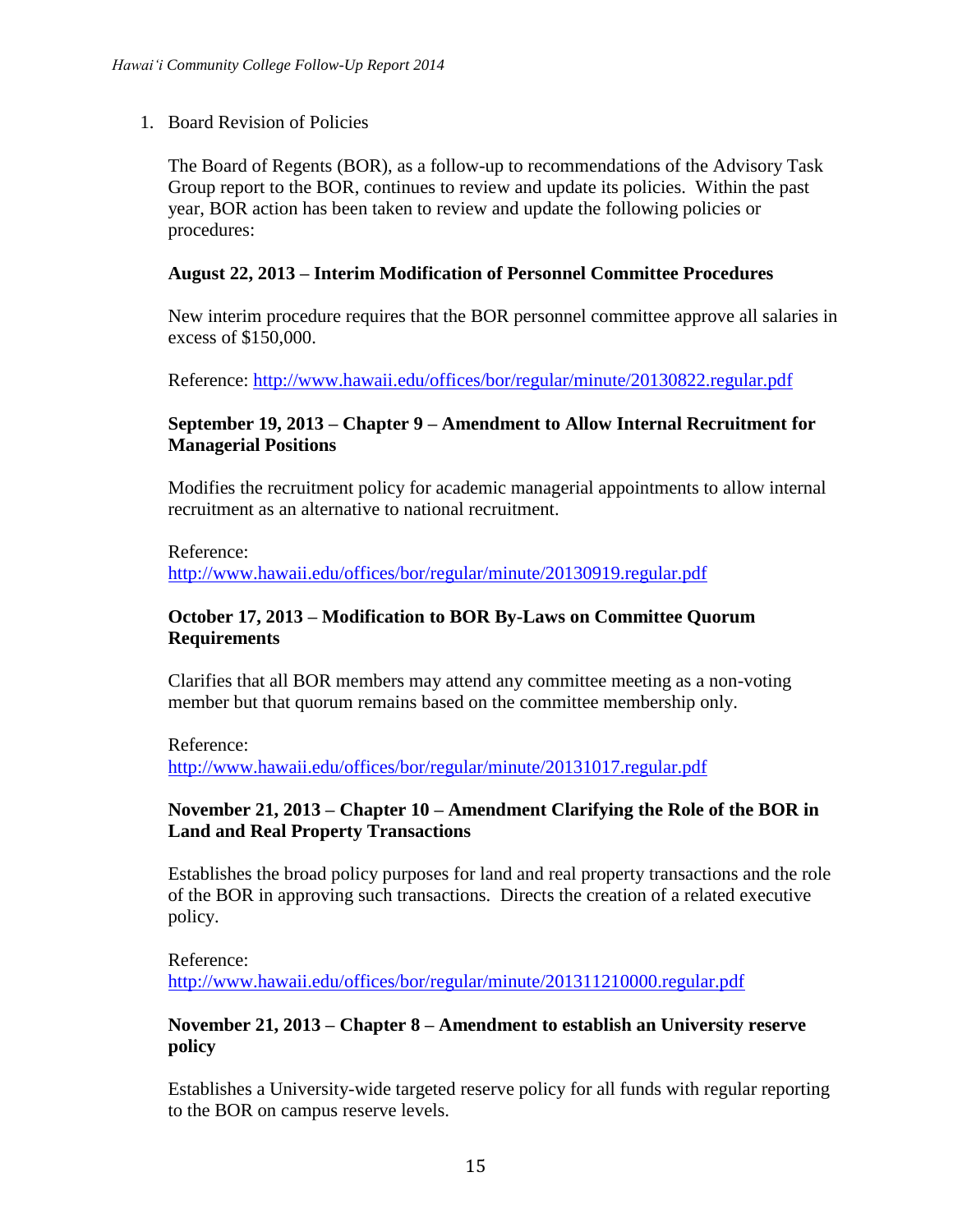Reference:

<http://www.hawaii.edu/offices/bor/regular/minute/201311210000.regular.pdf>

#### **November 21, 2013 – Amendment to BOR By-Laws – Hiring of Outside Counsel**

Clarifies that in the event of any legal matter involving a conflict between the UH executive and the BOR that the BOR shall be empowered to hire outside counsel.

Reference: <http://www.hawaii.edu/offices/bor/regular/minute/201311210000.regular.pdf>

### **January 23, 2014 – Amendment to the UH Mission and Chapter 4-1 related to Sustainability.**

Modifies the UH mission to reflect the commitment to sustainability and incorporates related language into Chapter 4, Planning.

Reference: <http://www.hawaii.edu/offices/bor/regular/minute/201401230000.regular.pdf>

#### **January 23, 2014 – Modification to the By-Laws of the BOR related to Community Colleges**

Establishes a clearer responsibility for the oversight of the community colleges through the community colleges committee with an emphasis on strategic directions and outcomes.

Reference: <http://www.hawaii.edu/offices/bor/regular/minute/201401230000.regular.pdf>

### **February 20, 2014 – Modification to Chapter 8 on Investments**

Allows the use of non-traditional instruments as a part of the portfolio for UH endowment and other investments.

Reference: <http://www.hawaii.edu/offices/bor/regular/minute/201402200000.regular.pdf>

### **February 20, 2014 – Modification to Chapter 6 on Student Fees**

Clarifies that all student fees must have an approved expenditure plan prior to the time the fee is first assessed.

Reference: <http://www.hawaii.edu/offices/bor/regular/minute/201402200000.regular.pdf>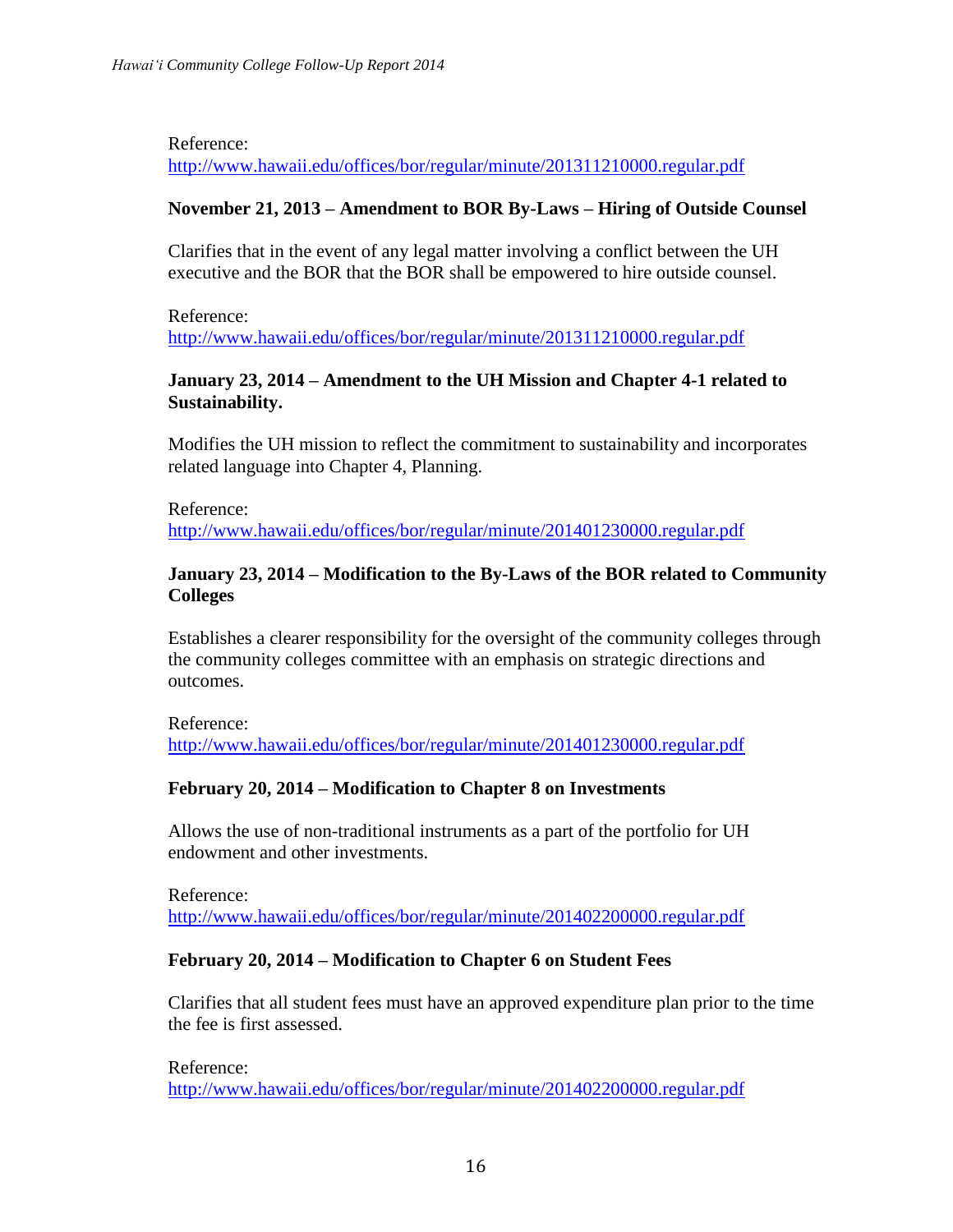# **March 20, 2014 – Modification to Chapter 10 – Land and Physical Facilities**

Clarifies language on the purpose and intent of land development and the overall goals of the University and the campus responsible as caretakers of the land asset.

Reference:

<http://www.hawaii.edu/offices/bor/regular/minute/201403200000.regular.pdf>

# **April 17, 2014 – Modification to Chapter 9 on Faculty Housing**

Changes the name of the program to the University Housing Assistance program, modifies the purposes and priorities for housing assistance, and clarifies the enforcement procedures for the program.

Reference:

<http://www.hawaii.edu/offices/bor/regular/minute/201404170000.regular.pdf>

### **April 17, 2014 – Modification to Chapter 9 – Executive and Managerial Compensation**

Updates the guidelines for establishing executive and managerial compensation and terms of employment

Reference: <http://www.hawaii.edu/offices/bor/regular/minute/201404170000.regular.pdf>

### **April 17, 2014 – Modification to Chapter 9 – Faculty Tenure**

Establishes the conditions under which tenure upon hire is granted for new executive/managerial personnel and establishes that the faculty fallback salary should be established at the time of initial hire.

Reference: <http://www.hawaii.edu/offices/bor/regular/minute/201404170000.regular.pdf>

### **May 15, 2014 – Modification to Chapter 9 – Emeritus/Emerita Title**

Clarifies the guidelines for the granting of emeriti titles to retiring faculty and other personnel.

Reference: <http://www.hawaii.edu/offices/bor/regular/minute/201405150000.regular.pdf>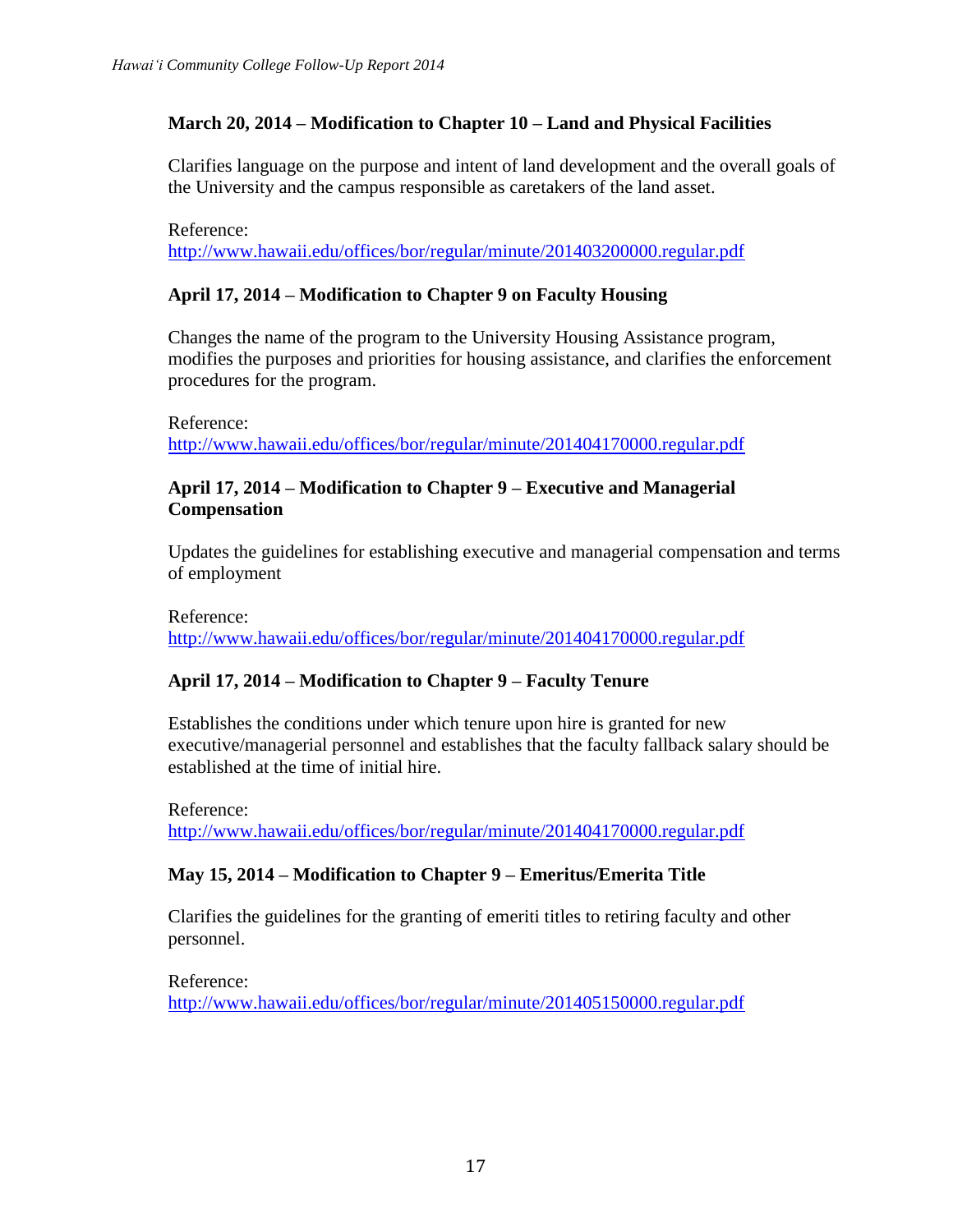2. Modification of BOR Policies and Update of Related University Executive Policies

The University President established a system-wide committee of twelve members to undertake a systematic review of the overall University policy environment, including:

- a. Common format for all policies;
- b. Future review dates for each policy,
- c. Date of last review/update,
- d. Archive of updates for each policy,
- e. Designation of the owner/responsible office for the maintenance, and interpretation of each policy.

Among the accomplishments of the task force to date are:

- New policy templates have been adopted for Board of Regents Policies, Executive Policies and Administrative Procedures. The templates contain elements recommended by the Advisory Task Group. These elements include:
	- a. Three-year scheduled review dates with automatic review alert notices to be issued and tracking of completed periodic reviews,
	- b. Citation of prior policy amendment dates,
	- c. Hot-links to related policies,
	- d. Definition sections that will be aggregated into a master dictionary,
	- e. Delegations of authority that will be aggregated into a master listing, and
	- f. Hot-links to references and abolished policies.
- Policies have been reorganized into parallel 12 Chapters (current Chapter titles) of BOR Policies, 12 Chapters of Executive Policies and 12 Chapters of Administrative Procedures
	- a. To date, 17 obsolete Executive Policies have been abolished.
	- b. To date, 59 Executive Policies (61% of non-abolished Executive Policies) have been converted and posted for review by the task group with additional converted policies being received daily.
	- c. All 12 Chapters of Board of Regents policies have been redrafted and are pending technical review.
	- d. A new Policies and Procedures Information System web page has been created and is being tested.
	- e. An automated system-wide staff notification system is being tested to provide notices whenever new policies are created or existing policies are amended or abolished.

The revised policy environment is expected to be completed by September 2014, and when completed can be found at [http://www.hawaii.edu/policy/.](http://www.hawaii.edu/policy/)